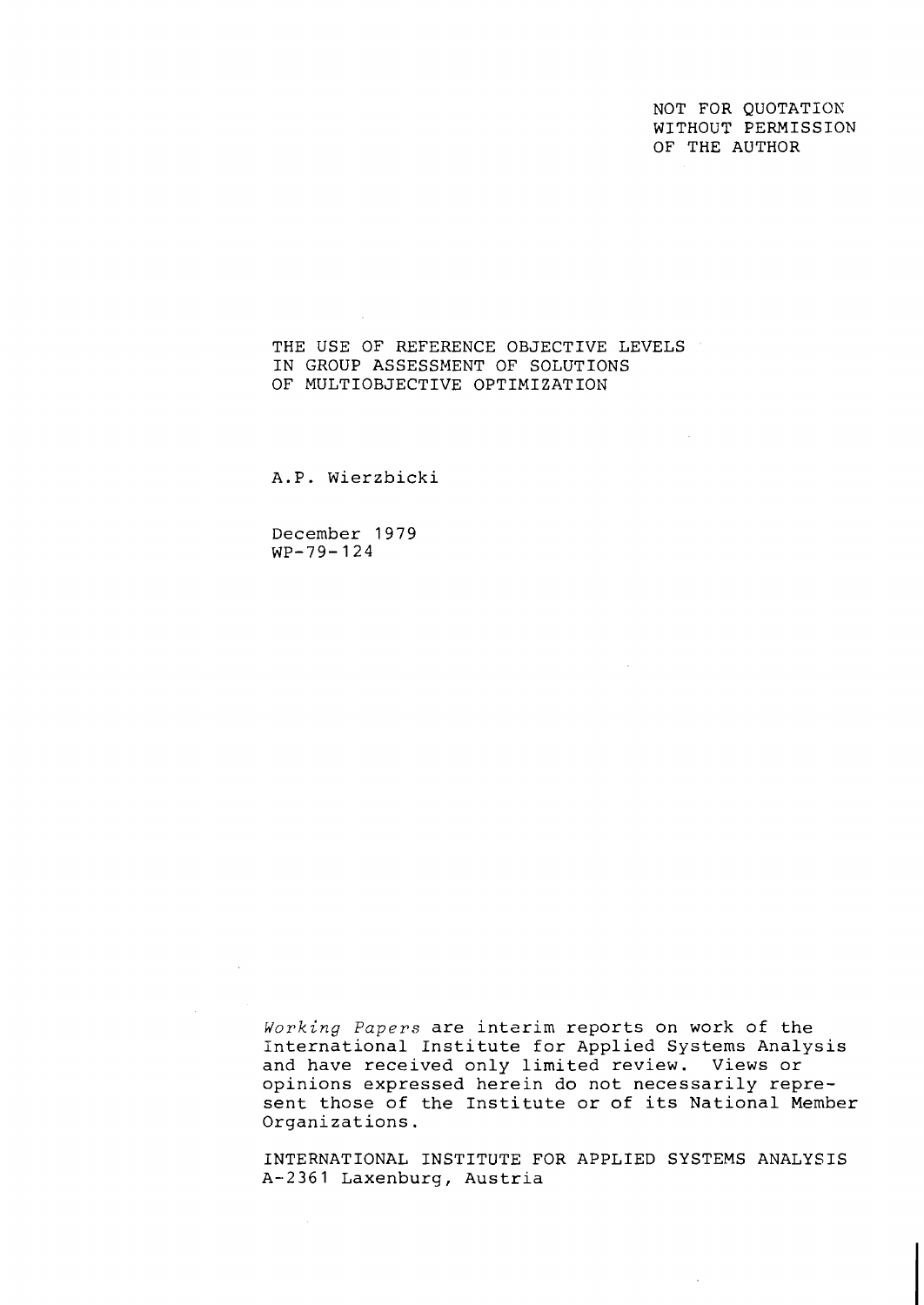$\label{eq:2.1} \mathcal{L}(\mathcal{L}^{\text{max}}_{\text{max}}(\mathcal{L}^{\text{max}}_{\text{max}})) = \mathcal{L}(\mathcal{L}^{\text{max}}_{\text{max}}(\mathcal{L}^{\text{max}}_{\text{max}}))$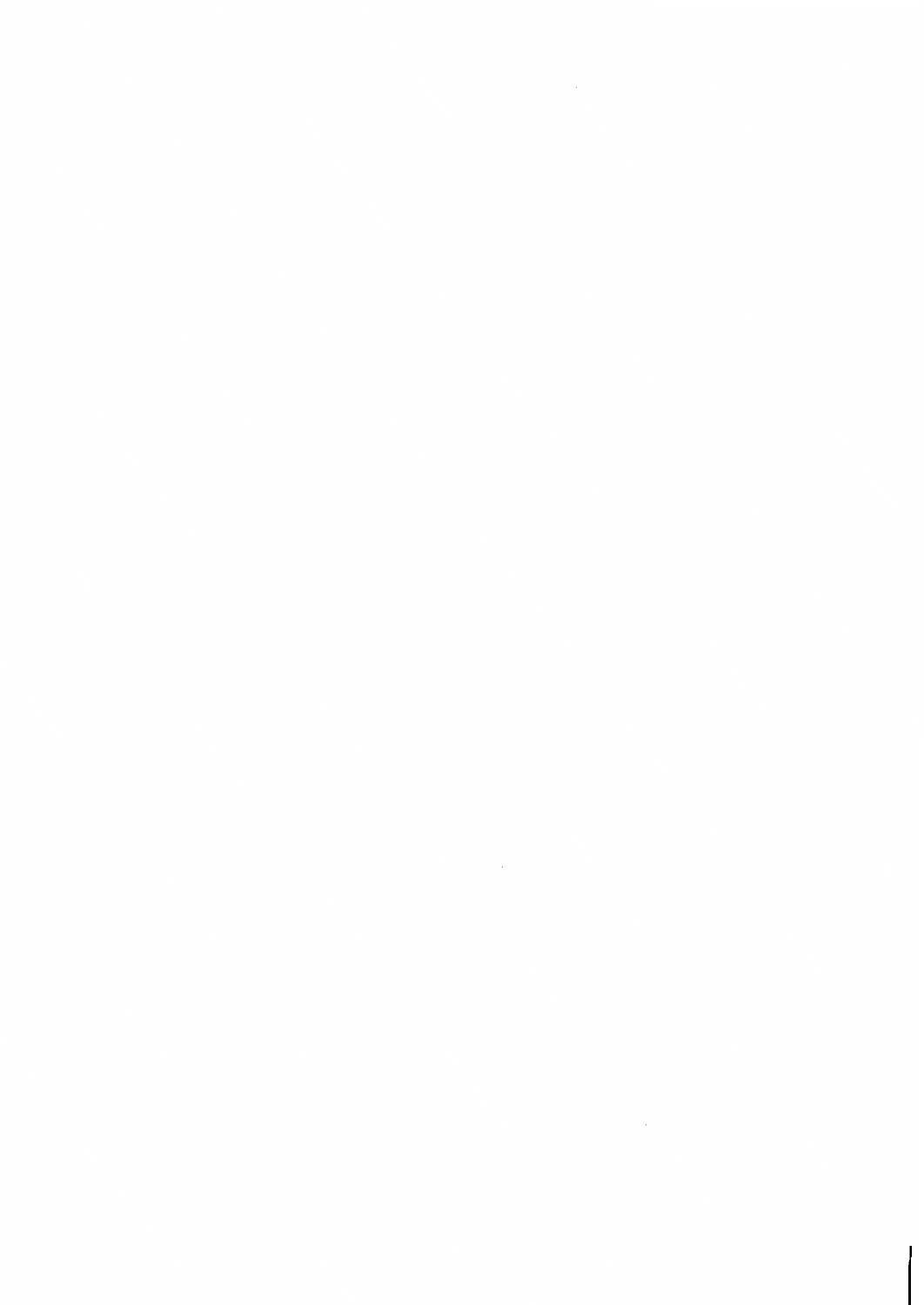SUMMARY

Many papers devoted to problems of group assessment of Pareto-optlmal solutions or of compromise reaching in cooperative games were based on notions of utility functions or preference ordering identification. However, there is strong evidence that individual decision makers are apt to think in terms of goals or desirable levels of objectives rather than in terms of utility and preferences. Since reference objective levels can be used instead of weighting coefficients and utility functions to derive basic conditions for Pareto-optimality, they can also be applied to construct compromise-aiding procedures for cooperative games or for group assessment of Pareto-optimal solutions.

Several variants of such compromise-aiding procedures are investigated in the paper, together with deadlock situations and deadlock-resolving procedures.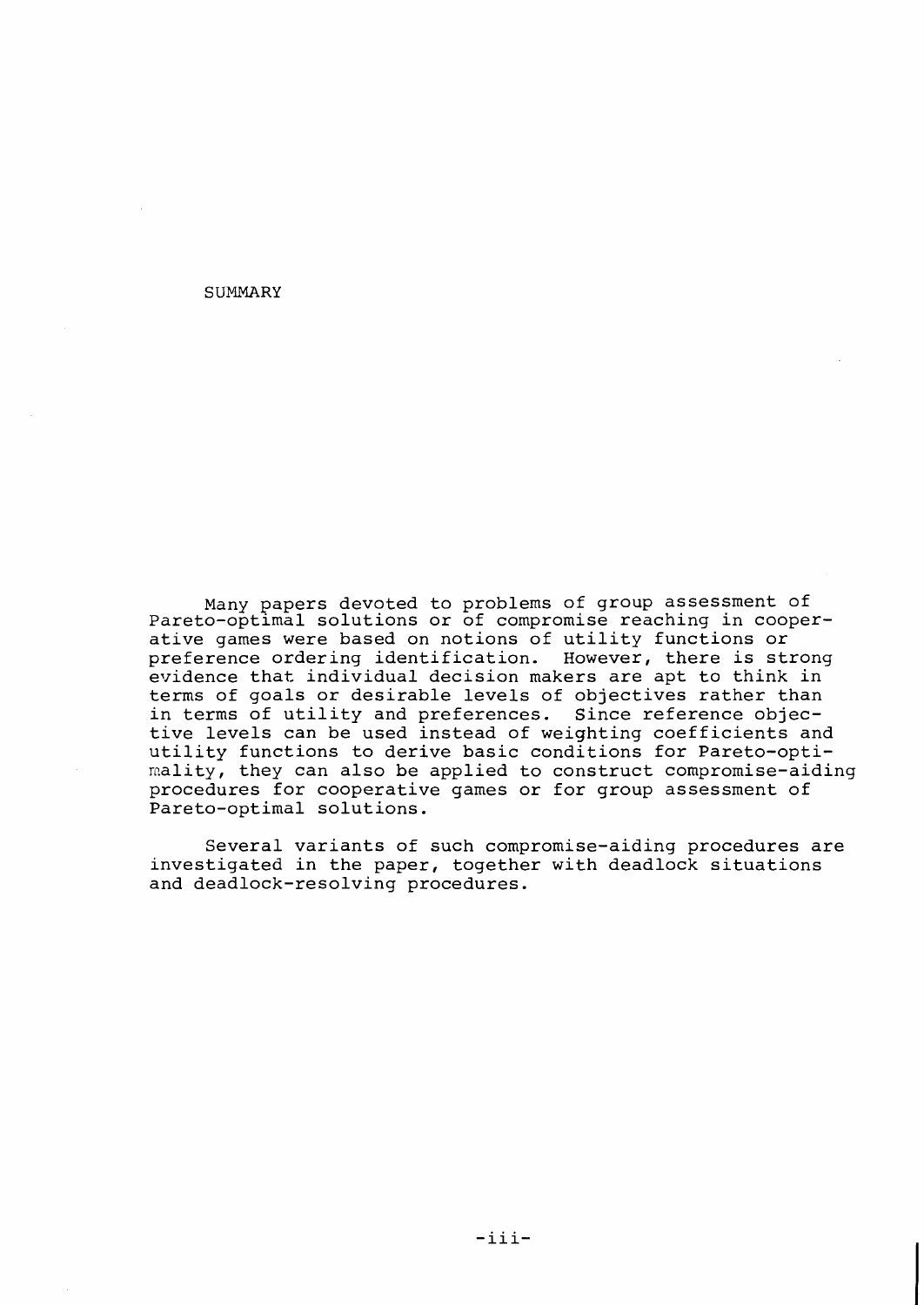$\mathcal{L}_{\mathcal{A}}$  $\mathcal{L}^{\text{max}}_{\text{max}}$  and  $\mathcal{L}^{\text{max}}_{\text{max}}$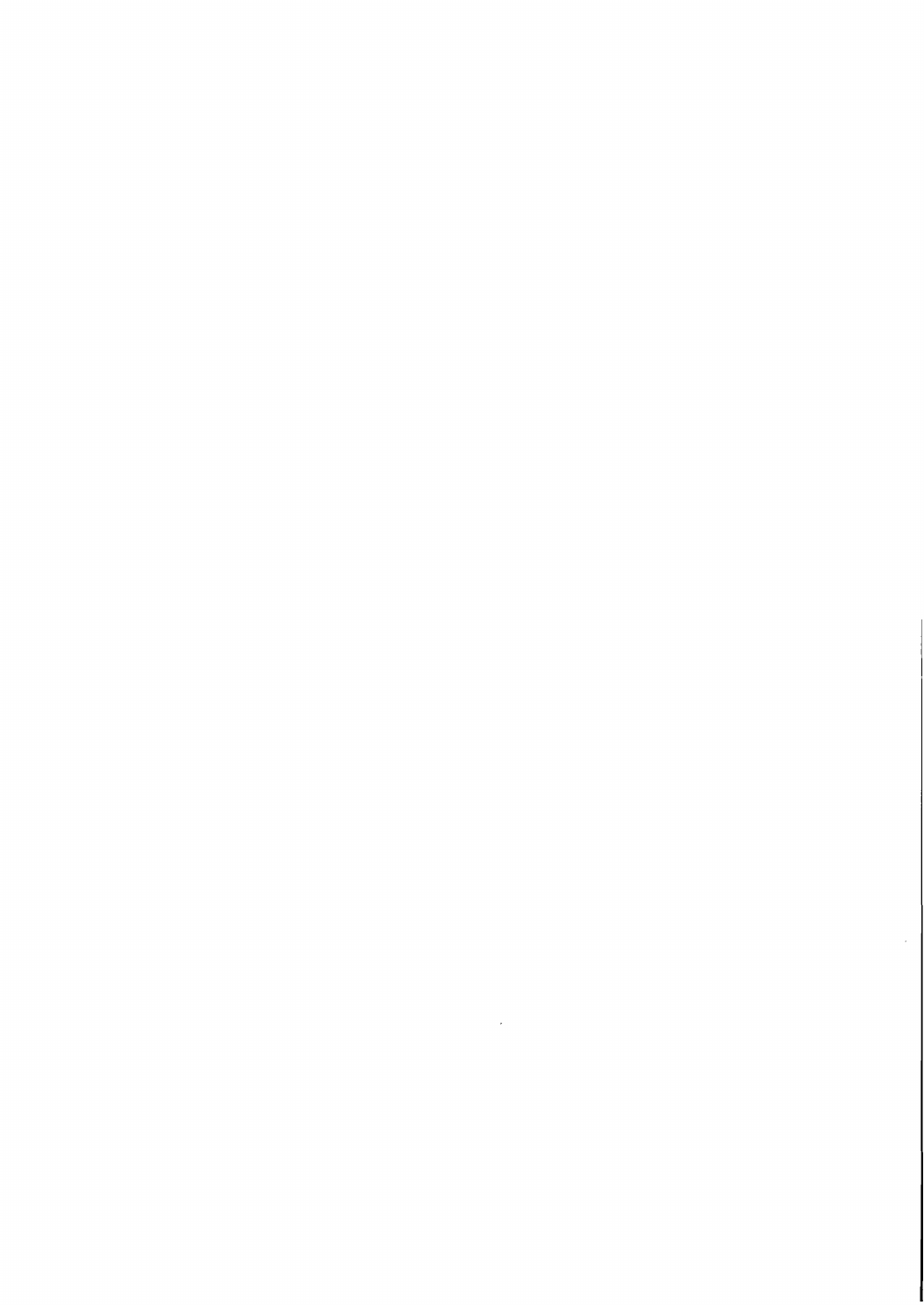THE USE OF REFERENCE OBJECTIVE LEVELS IN GROUP ASSESSMENT OF SOLUTIONS OF MULTIOBJECTIVE OPTIMIZATION

A.P. Wierzbicki

#### 1. INTRODUCTION

Basic theory of multiobjective optimization has been developed in a strong relation to economic theory. Starting from the work of Pareto [17] through market theory and general equilibrium theory, multiobjective optimization has been always related to weighting coefficients, preference orderings and utility functions -- see, for example, Debreu 1959, [3]. Most of the research on multiobjective optimization and decision theory is, therefore, related to these basic notions.

While a utility function describes well an average behavior of an agent in an economic process, individuals do not think in terms of their utility preferences when they make decisions. In fact, experimental attempts to identify utility functions for individuals often show discrepancies between theory and experimental results -- see, for example, the paper of Tversky in Bell, Keeney and Raiffa 1977, [I]. Moreover, procedures and questions related to utility function identification are lengthy and time-consuming. Individual decision makers are seldom sufficiently interested in their own utility functions to take part in such experiments; they are rather used to think in terms of goals and desirable levels of various objectives when making everyday decisions.

 $-1-$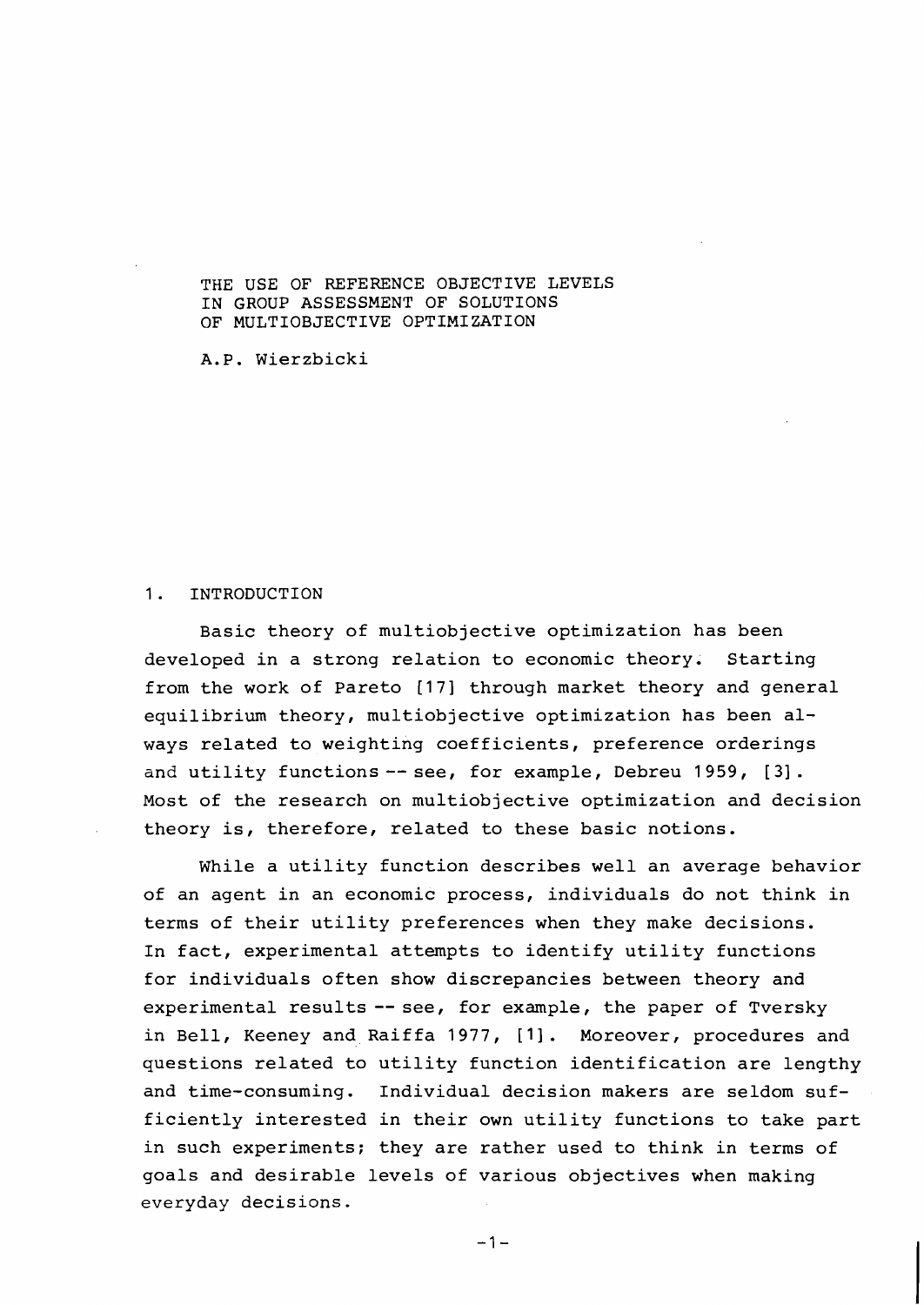This observation motivated several researchers on multiobjective optimization and decision making. Dyer 1972 [41, Kornbluth 1973 [Ill used attainable levels of objective functions for an approach to multiobjective optimization called goal programming. Sakluvadze 1971 [19], 1974 [20], Yu and Leitmann 1974 [26] used sufficiently far unattainable levels of objective functions for utopia point programming. Wierzbicki <sup>1975</sup>- 1979 [21 ,22,24,251 has shown that any reference point in objective space -- attainable or not, utopia-point type or not- can be used to consistently scalarize a multiobjective problem via socalled penalty scalarizing functions, which combine and refine the approaches of goal programming and utopia point programming. Moreover, reference objective levels and penalty scalarization can be used instead of weighting coefficients and utility functions to derive a full set of basic conditions of Pareto-optimality. They can also be applied to construct fast interactive procedures for multiobjective decision making, for dynamic multiobjective optimization, etc. All these results have been obtained earlier [21,22,24,25], and only a short summary of them is presented here. This paper is devoted to a study of group decision making procedures where individual decision makers have partly conflicting goals and the bargaining between them proceeds in terms of desirable objective levels.

### 2. REVIEW OF PROPERTIES OF PENALTY SCALARIZING FUNCTIONS

Consider a simple case of a multiobjective optimization problem, where several objective functions  $(f_1(x),...,f_n(x)) = f(x)$ are all to be minimized in the Pareto sense. Let  $x \in X_0$  be called admissible decisions and  $q = f(x) \in Q_0 = f(x_0)$  be called objectives. The set  $Q_0 \subset R^n$  is the set of attainable objectives, and its points  $\hat{q} \in \hat{Q}_0$  such that  $(\hat{q} - \tilde{R}_+^n) \cap Q_0 = \phi$  are Pareto-optimal objectives, where  $\tilde{R}_{+}^{n} = {q \in R^{n} : q \neq 0, q_{1} \geq 0, q_{2} \geq 0, ..., q_{n} \geq 0}.$ It is known -- see, for example, [3] -- that Pareto-optimal objectives correspond to minimal points over Q<sub>0</sub> of any strictly decrives correspond to minimal points over  $\varphi_0$  or any strictly order-preserving function s:  $\varphi_0$  + R<sup>1</sup>, that is, of a function s such that  $q^2 - q^1 \in \tilde{R}^n_+$  implies  $s(q^2) > s(q^1)$ . Order-preserving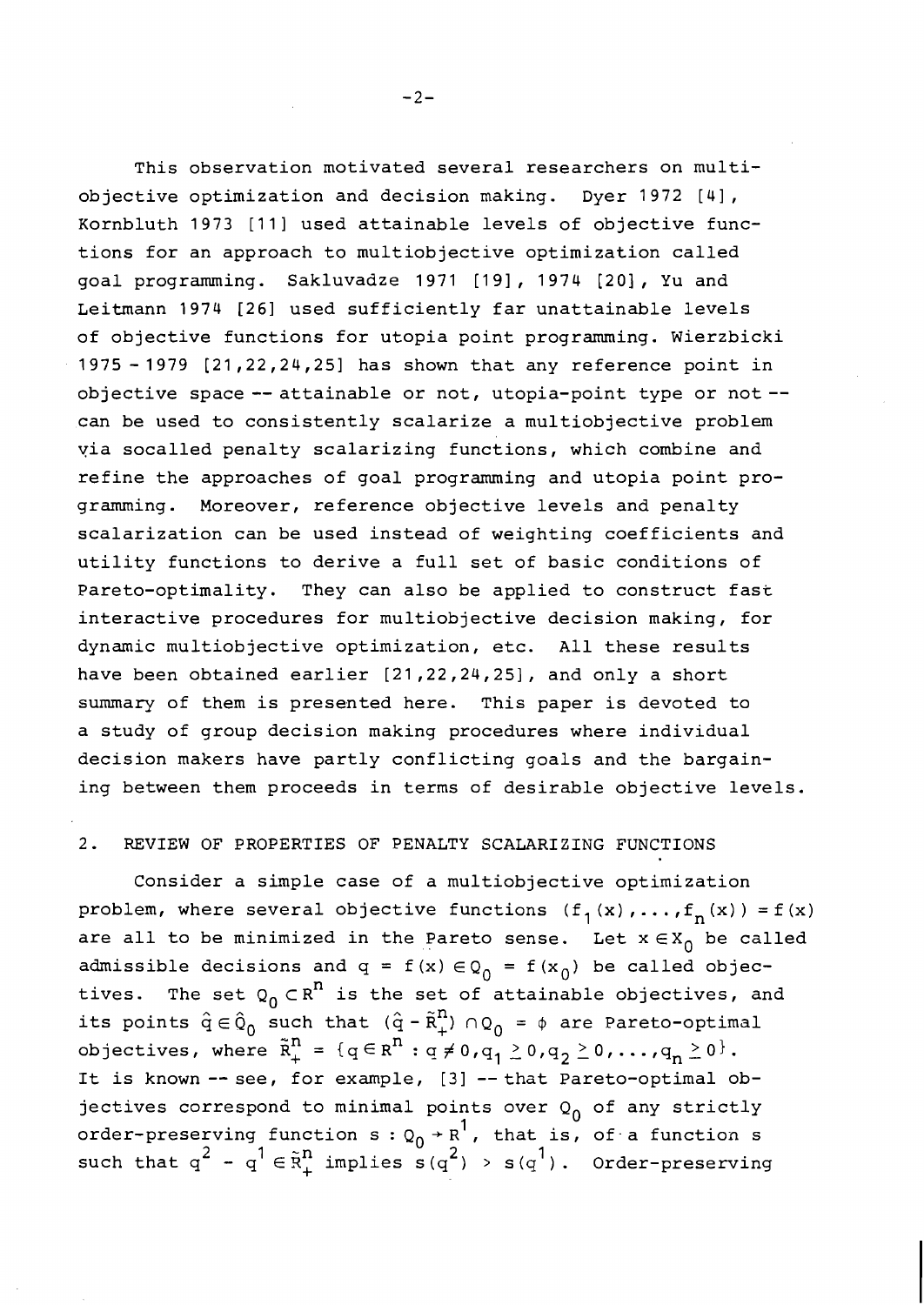properties are basic requirements for utility functions; the simplest strictly order-preserving function is the linear function s (q) =  $\frac{1}{i}\sum_{i=1}^{n} \lambda_i q_i$ , where  $(\lambda_1, ..., \lambda_n) = \lambda \in R_+^0 = {\lambda \in R^n : \lambda_1 > 0, ..., \lambda_n > 0}$ is a vector of weighting coefficients. However, the use of weighting coefficients in multiobjective optimization has known drawbacks.

If any reference objective point  $\overline{q} \in R^n$  is given, then a typical penalty scalarizing function has the form:

$$
s(q - \overline{q}) = -\|q - \overline{q}\|^2 + \rho \| (q - \overline{q})_+\|^2
$$
 (1)

where  $(q-\overline{q})_{+}$  denotes the vector with components max(0,q<sub>i</sub>- $\overline{q}_{i}$ ), and  $\rho$  is a scalar penalty coefficient. Many other forms of similar penalty scalarizing functions, with analogous properties, have been specified in [22,24].

The penalty scalarizing function (1) has the following basic properties:

A. For  $any \overline{q} \in R^n$  and  $any \rho > 1$ , the function (1) is strictly order-preserving in q, if an Euclidean norm or a sum of absolute values norm is used, and order-preserving in q, if the maximum norm is used. Thus, for the Pareto-optimality of some  $\hat{x} \in X_{0}$ norm is used. Thus, for the Pareto-optimality of some  $\hat{\mathbf{x}} \in \mathbf{X}$ <br>and  $\hat{\mathbf{q}} = \mathbf{f}(\hat{\mathbf{x}})$  it is sufficient that  $\hat{\mathbf{x}} = \arg \min \ \mathbf{s}(\mathbf{f}(\mathbf{x}) - \overline{\mathbf{q}})$ , and  $\hat{q} = f(\hat{x})$  it is sufficient that  $\hat{x} = arg min$ <br> $\hat{q} = arg min s(q - \overline{q})$ .  $q \in Q_0$ 

 $\frac{q}{q}$ ,  $\frac{q}{q}$  = arg min s(q -  $\frac{q}{q}$ ) and  $\frac{1}{q}$  =  $\frac{1}{q}$ , then the (normalized) 9EQn **<sup>A</sup>** weighting coefficients  $\lambda$  corresponding to the point  $\hat{q}$  can be **a posteriori** determined by

$$
\hat{\lambda} = \frac{\vec{q} - \hat{q} + \rho (\hat{q} - \vec{q})}{\|\vec{q} - \hat{q} + \rho (\hat{q} - \vec{q})_{+}\|}
$$
\n(2)

C. If q is an  $\epsilon$ -Pareto-optimal objective (that is, all normalized weighting coefficients  $\hat{\lambda}_i$  correspond to  $\hat{q}$  are greater than  $\epsilon$  and  $\rho > \max$   $(1, \epsilon^{-2})$ , then

$$
\min_{q \in Q_0} s(q - \hat{q}) = 0 \quad . \tag{3}
$$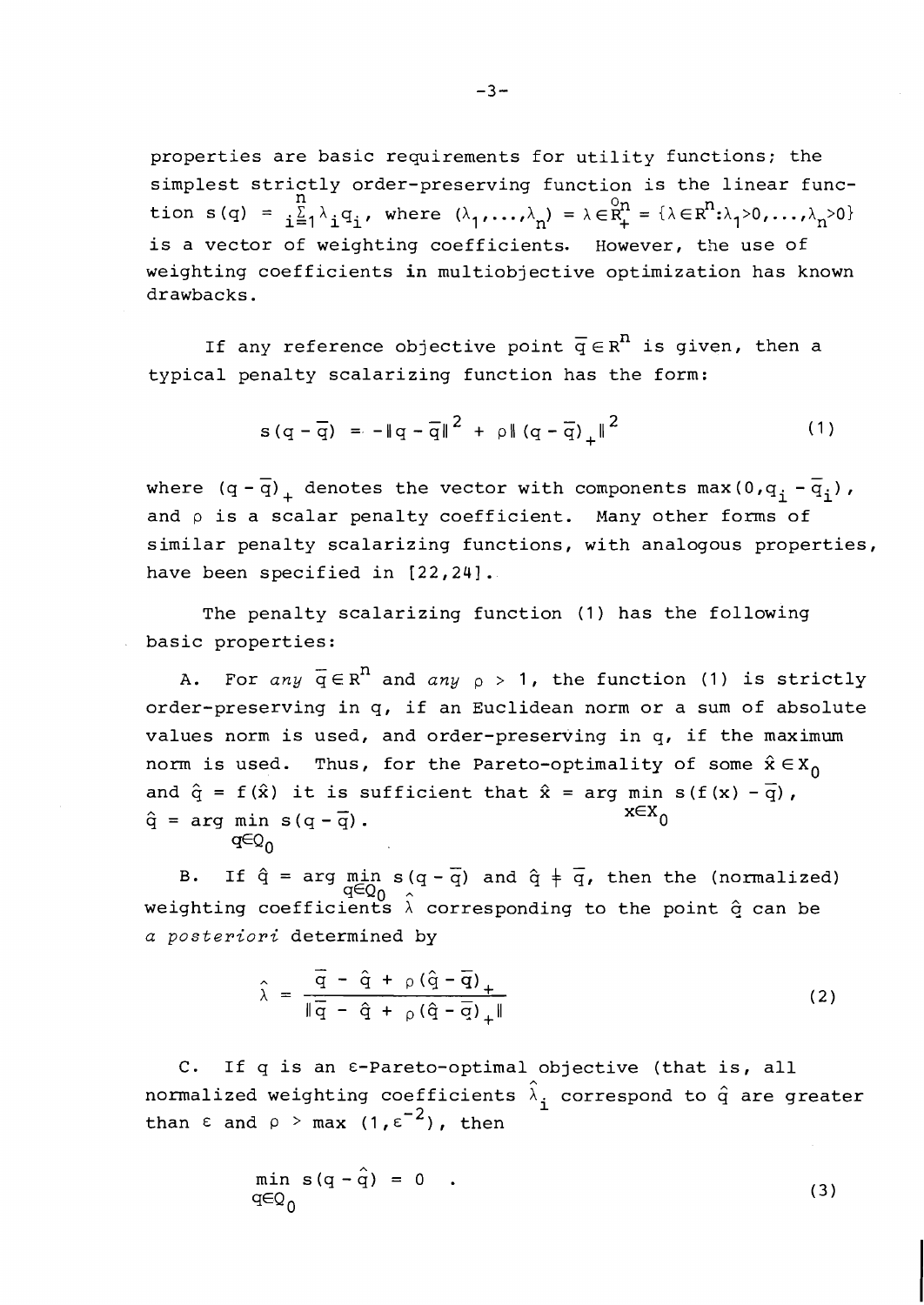In other words, the following property holds for any  $\overline{q} \in R^n$ and  $\rho > max(1,e^{-2})$ :

$$
\overline{q} - R_+^n \subset S_0 = \{q \in R^n : s(q - \overline{q}) < 0\} \subset \overline{q} - R_{\varepsilon+}^n \tag{4}
$$

where  $R_{\epsilon+}^{n}$  =  $\{q \in R^{n}:dist(q,R_{+}^{n}) \leq \epsilon \|q\| \}$ . The property (4) of the is<sup>-</sup><br> $\frac{1}{6}$ level set S<sub>0</sub> of s(q- $\overline{q}$ ) is called an order-approximation property; its importance is explained in Figure 1 in terms of supporting the set  $Q_0$  at  $\hat{q}$  as necessary condition of Pareto-optimality.



Figure 1. Supporting the set  $Q_0$  as necessary condition of Paretooptimality: a)general case, by the level set  $S_0$  of the penalty scalarizing function; b)convex case, but the level set S<sub>0</sub> of the linear combination with weighting coefficients  $\lambda$ .

Another useful property of penalty scalarizing functions of the type (1) is the following:

D. If  $\overline{q} \notin Q_0 + R_+^n$  and the Pareto-set  $\hat{Q}_0$  is compact, then  $\hat{q}$  = arg min s(q -  $\overline{q}$ ) is also the closest point in  $\hat{Q}_0$  to  $\overline{q}$ ,  $q \in Q_{\Omega}$  $\hat{q}$  = arg min  $\|q - \overline{q}\|$ q∈0<sub>0</sub>

The following condition of the existence of Pareto-optimal objectives is also related to the penalty scalarizing function (1):

E. If there exists a  $\overline{q} \in \overline{Q}_{0}$  such that the set  $Q_{0} \cap (\overline{q} - R_{+}^{n})$  is nonempty and compact, 'then there exist Pareto-optimal objectives *Q* in this set.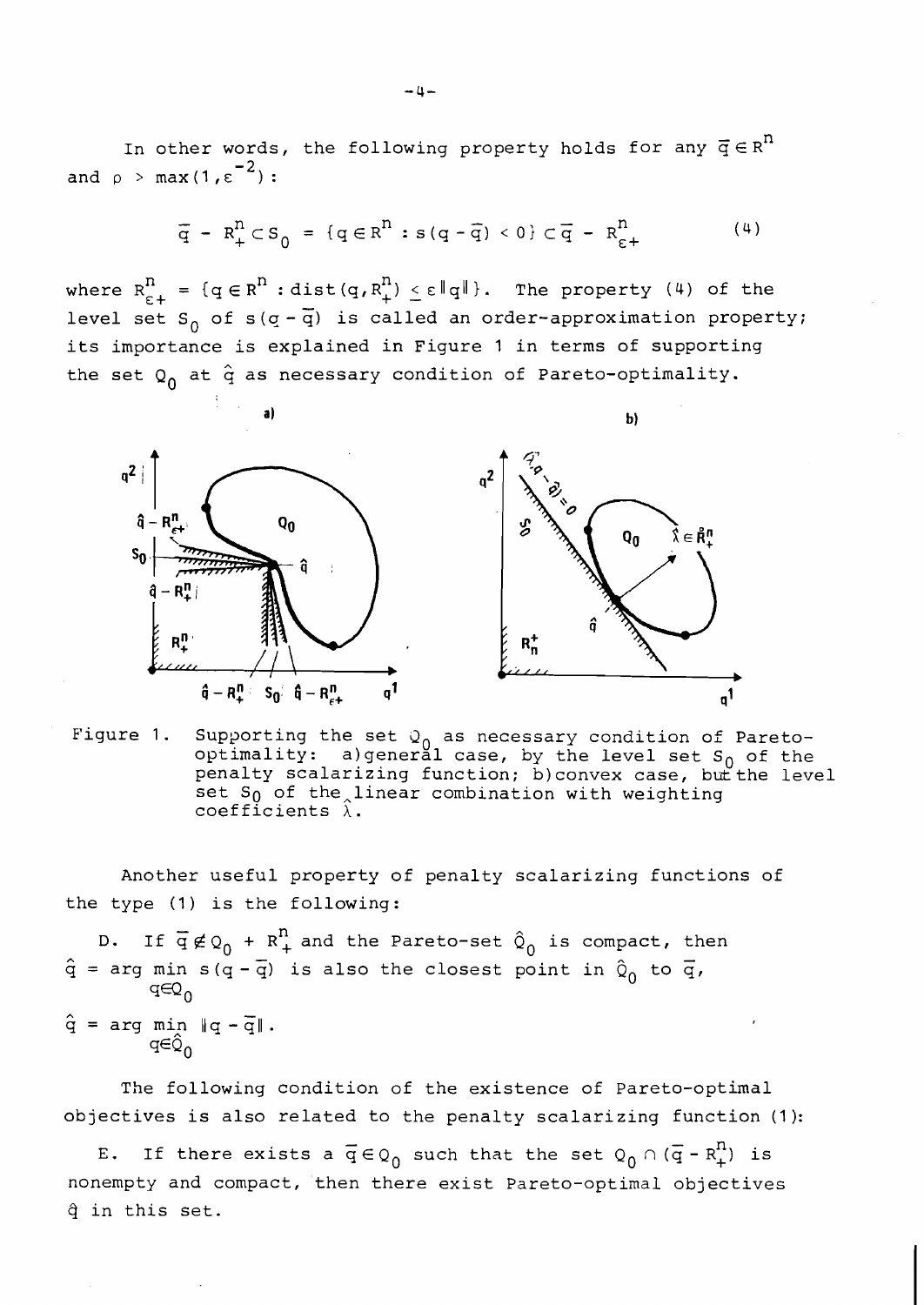It should be stressed that the Pareto-optimal point  $\hat{q}$ , corresponding to a given reference objective point **q** obtained via minimization of  $s(q-\overline{q})$ , depends not only on  $\overline{q}$  but also on the choice of the norm, the scales or ranges for separate objectives, and on the penalty coefficient **p.** However, the scaling of separate objectives, the choice of the norm and penalty coefficient play a rather technical role: the Pareto-optimal point  $\hat{q}$  depends primarily on  $\overline{q}$ . By changing  $\overline{q}$ , the corresponding  $\hat{q}$ can be moved to any point of the Pareto-set  $\hat{\mathsf Q}_{\mathsf n}$ , whatever choice of scaling, norm, and penalty coefficient has been made.

Therefore, it is the reference objective point  $\overline{q}$  that takes and, in a sense, generalizes the role of weighting coefficients  $\lambda$  in fundamental theory of multiobjective optimization. The penalty scalarizing function, in a sense, takes and generalizes the role of a utility function. It satisfies less axiomatic requirements than a utility function, but has nevertheless some stronger properties: besides being order-preserving, it is also order-approximating, which provides for the general and easily applicable form of the necessary condition of Pareto-optimality (3). However, the scalarizing function (1) is not a utility function, and is not used to find "the optimal" *6* out of the Pareto-set. Its only purpose is to generate Pareto-optimal *6*  which is in some sense close to the given  $\overline{q}$  if  $\overline{q} \not\in Q_0$ , or in some sense satisfying the reference levels expressed by  $\overline{q}$  if  $\overline{q} \in Q_0$ , see e.g. [21]. Therefore, the penalty scalarizing function expresses rather a pragmatical behavior of a decision maker than his utility function. If the decision maker is not satisfied with the obtained results  $\hat{q} = f(\hat{x})$ , he can change  $\bar{q}$  and, by  $\lambda$ with the obtained lesuits  $q = I(x)$ , he can change  $q$  and, by<br>doing it, very fast learns to obtain any desirable point  $\hat{q} \in \hat{Q}_0$ , see [25].

## 3. COMPROMISE-AIDING PROCEDURES; THE CASE OF SINGLE OBJECTIVES FOR INDIVIDUAL DECISION MAKERS

Consider a partly conflicting situation in a pure strategy game, where several agents or decision makers have separate objectives  $q_1, \ldots, q_n$  which they would like to minimize. Here we

 $-5-$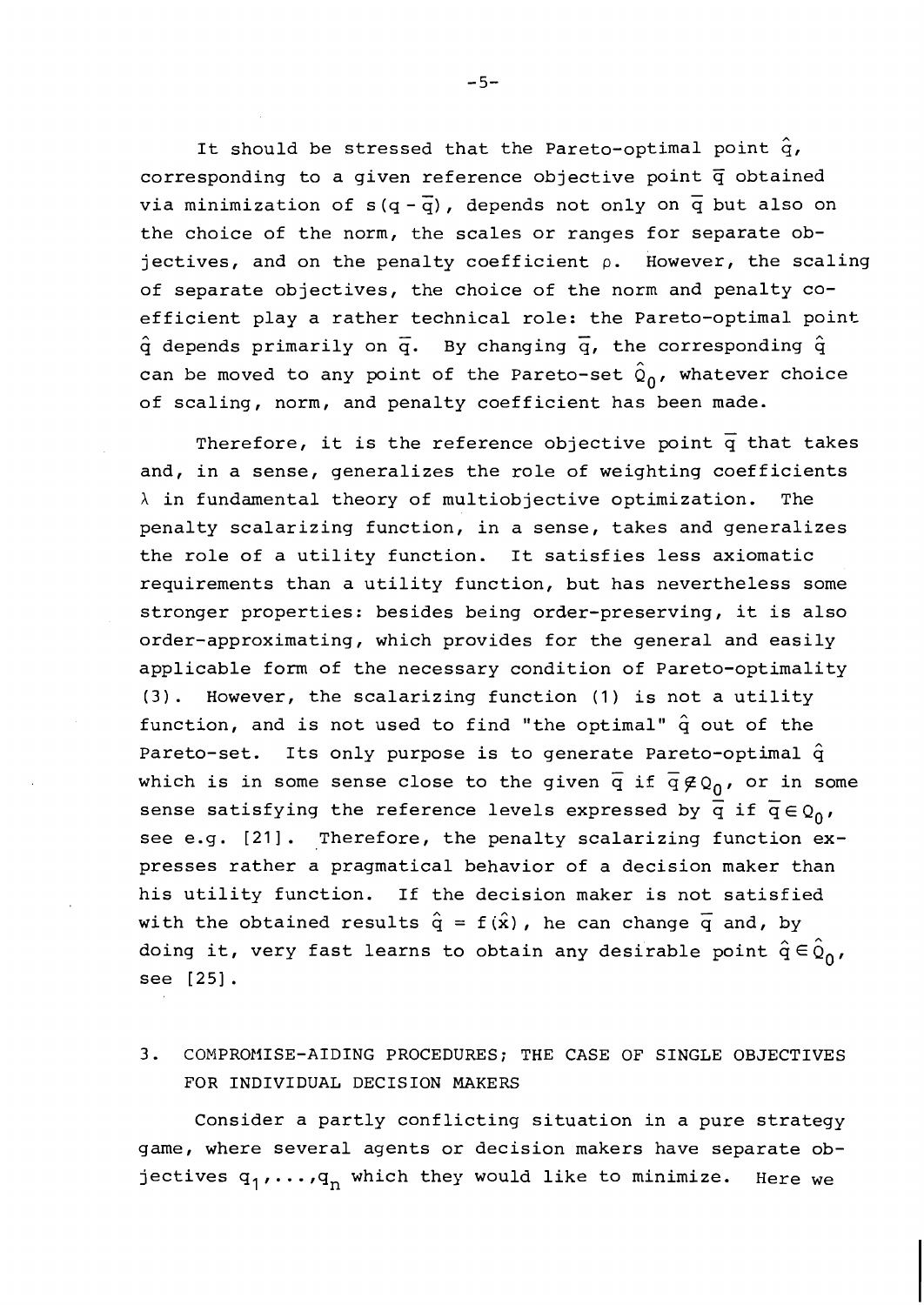avoid consciously the description "players" since the stress is rather put on compromise reaching than on playing a game. The decision makers can make independent decisions  $x_1 \in X_{01}$ ,..., $x_n \in X_{0n}$ , but the decisions influence not only their own objectives:

$$
q_1 = f_1(x_1,...,x_n),..., q_n = f_n(x_1,...,x_n)
$$
 (5)

Assume that the decision makers form a committee to agree upon a joint decision  $x = (x_1, ..., x_n)$  which would result in an outcome  $q = f(x)$  in a sense satisfactory to all of them. How can one devise pragmatical procedures to help them attaining a compromise in their decisions?

One way of constructing such compromise-aiding procedures is to refer to basic economic theory and to aggregate the utility functions of the decision makers. Several difficult methodological problems are encauntered when proceeding along this way. In this paper, however, it is assumed that the decision makers express their goals in terms of objective levels  $\overline{q}_i$ , and the bargaining takes place in the objective space. It is also assumed that the committee is aided by an optimization procedure, which defines the decision  $\hat{x}$  needed to obtain a Pareto-optimal outcome  $\hat{q}$ , in a sense close to the desired objectives.

The simplest form of the compromise-aiding procedure was proposed by Kallio and Lewandowski in **?979** [121. It was assumed that each decision maker specifies only his own desirable level<br> $\bar{a}$  and is not pecessarily fully informed about other ebiography  $\overline{q}_i$  and is not necessarily fully informed about other objectives. The iterative procedure is as follows (iteration number j):

Step 1. Given  $\overline{q}^j = (\overline{q}_1^j, \ldots, \overline{q}_n^j)$ , a penalty scalarizing function of the type (1) is minimized to obtain a Pareto-optimal  $\hat{q}^j$ . The decision makers are informed about this feasible outcome and the decisions needed to obtain it.

Step 2. Each decision maker is required to move his reference objective level towards  $\hat{q}_i^j$ , at least  $\beta$ -times the entire distance:

$$
\bar{q}_{i}^{j+1} = \bar{q}_{i}^{j} + \beta_{i}^{j}(\hat{q}_{i}^{j} - \bar{q}_{i}^{j}) \quad ; \qquad \beta \leq \beta_{i}^{j} \leq 1 \tag{6}
$$

 $-6-$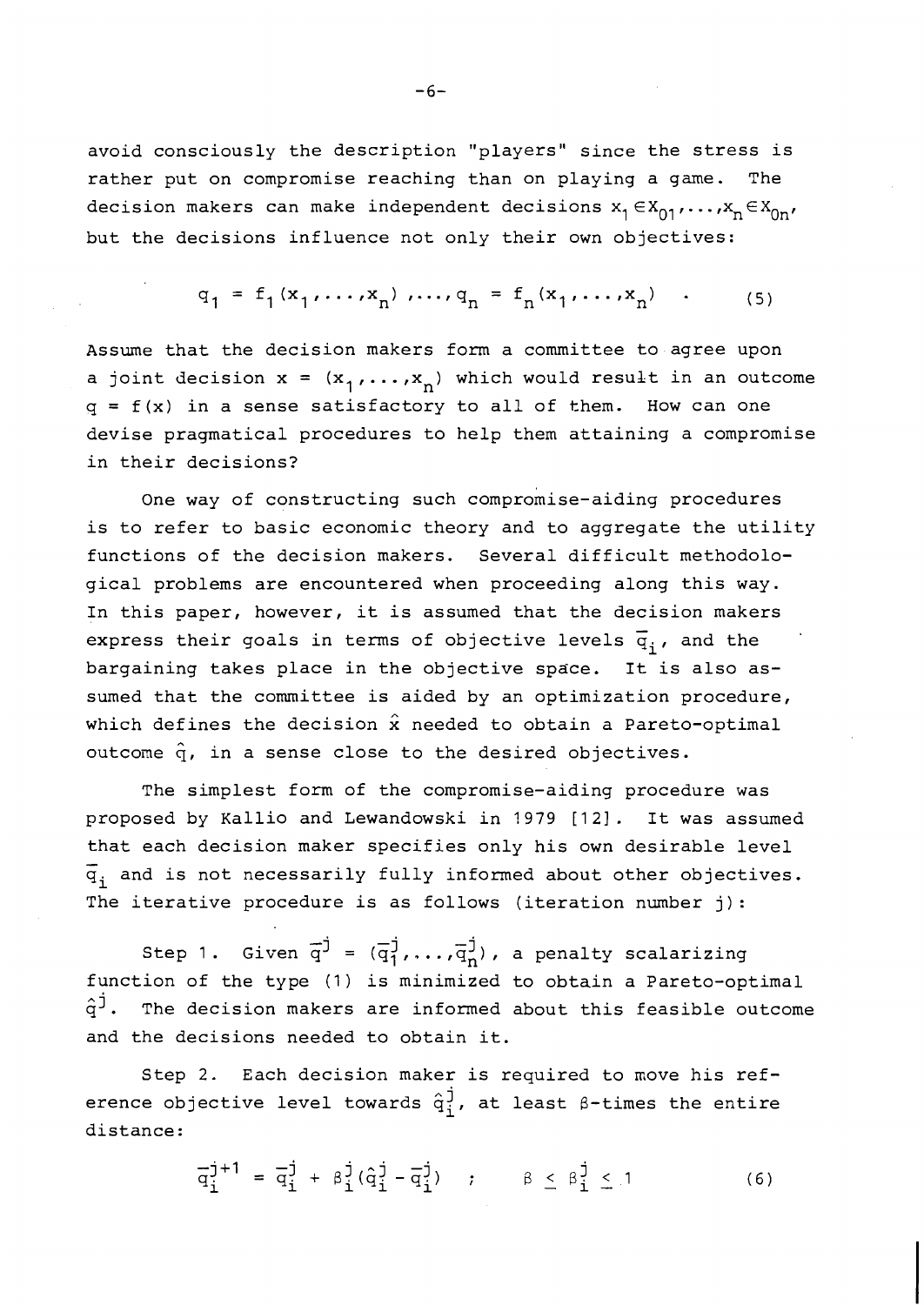where  $\beta \in (0,1]$  is a prespecified number. If they all agree to do so, Step 1 is repeated with  $j + j + 1$ . If at least one of them does not agree, the situation is called a deadlock and calls for special deadlock-breaking procedures.

The convergence of this procedure, if no deadlocks occur, is self-evident: the distance between  $\overline{q}^{\dot{j}}$  and  $\hat{q}^{\dot{j}}$  must converge to zero, and practically the decision makers would soon agree on  $\overline{q}^{j+1} = \hat{q}^j$ . This is shown in Figure 2 for the case of two decision makers.



Figure 2. Illustration of the simplest compromise-aiding procedure.

Another question is whether this procedure is sufficiently flexible, that is, whether arbitrary points of the Pareto-set  $\hat{Q}_0$ are attainable by this procedure, provided the decision makers are willing to cooperate in achieving this point. Since the starting objective levels  $\overline{q}^0 = (\overline{q}_1^0, \ldots, \overline{q}_n^0)$  are arbitrary, there is no doubt about the possibility of reaching an arbitrary Paretooptimal point. But once the starting point  $\overline{q}^0$  is specified, the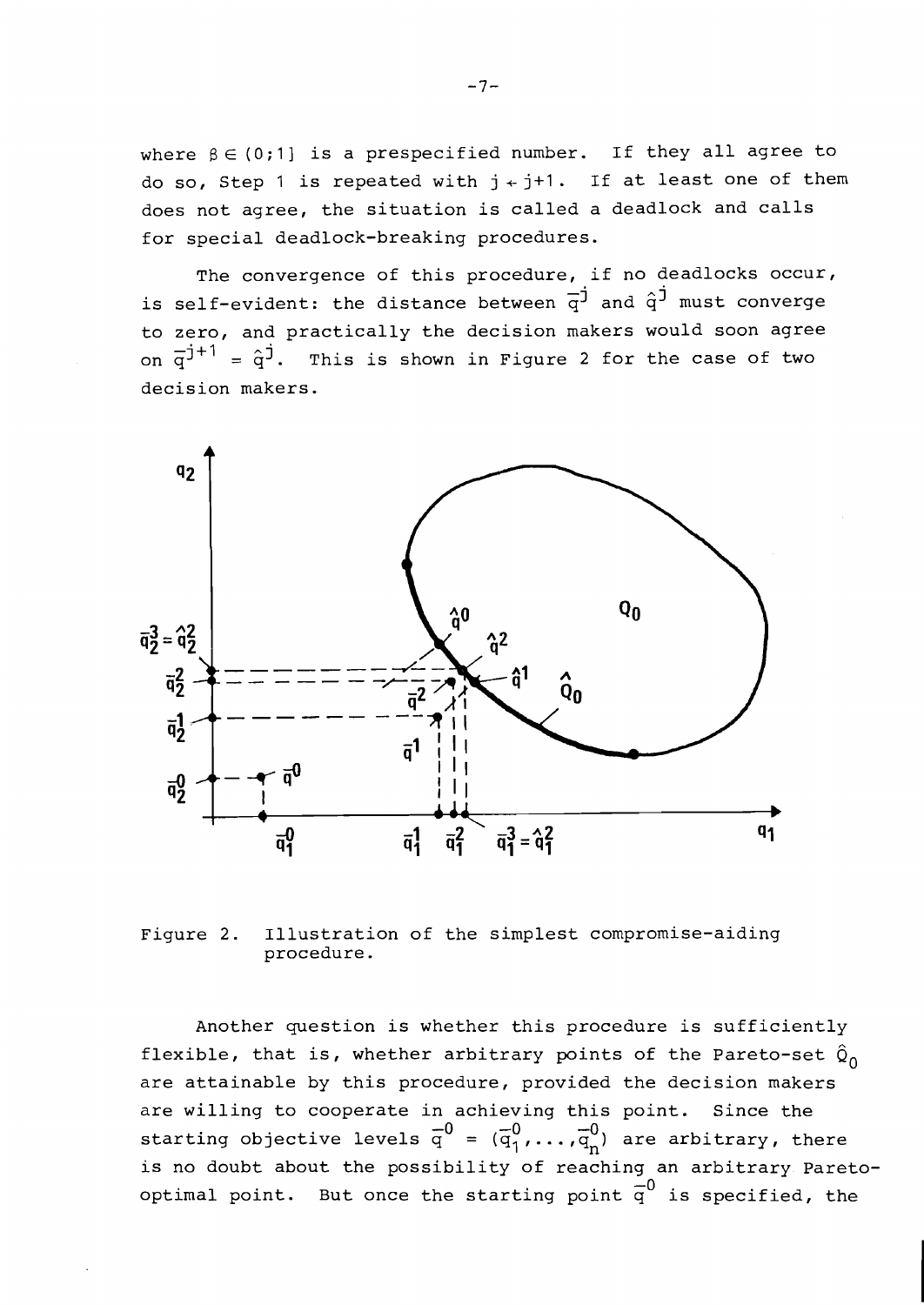final Pareto-optimal points are limited. In the case of  $n = 2$ and convex  $Q_0$ , it is possible to show by simple geometrical consideration that a point  $\hat{q} \in \hat{Q}_0$  can be obtained as the limit of the compromise-aiding procedure, if

$$
\frac{\hat{\lambda}_2}{\hat{\lambda}_1} > \frac{\hat{q}_2 - \bar{q}_2^0}{\hat{q}_1 - \bar{q}_1^0} \quad \text{and} \quad \frac{\hat{\lambda}_1}{\hat{\lambda}_2} > \frac{\hat{q}_1 - \bar{q}_1^0}{\hat{q}_2 - \bar{q}_2^0} \quad (7)
$$

where  $\hat{\lambda}_2$  and  $\hat{\lambda}_2$  are the weighting coefficients corresponding to  $\hat{q}$ . Therefore, as long as both  $\hat{q}_1$  -  $\hat{q}_1^0$  > 0,  $\hat{q}_2$  -  $\hat{q}_2^0$  > 0, the where  $\lambda_2$  and  $\lambda_2$  are the weighting coefficients corresponding to  $\hat{q}$ . Therefore, as long as both  $\hat{q}_1 - \hat{q}_1^0 > 0$ ,  $\hat{q}_2 - \hat{q}_2^0 > 0$ , the choice of  $q_1^0$ ,  $q_2^0$  and  $\beta$  limits possible trade-off rat

Since the main goal of constructing compromise-aiding procedures is to help decision makers and not to replace them in actual decision making, it is useful to construct procedures based on the assumption that more information is possessed by and presented to the decision makers. Suppose that each decision maker knows the entire problem sufficiently well to judge upon reference objective levels for other decision makers. Thus, he can specify an entire vector  $\overline{q}^{k}$ ,<sup>j</sup> =  $(\overline{q}_{1}^{k}, \overline{q}_{1}^{k}, \ldots, \overline{q}_{n}^{k})$  of reference objective levels at jth iteration of the procedure, including his own objective level  $\overline{q}_{k}^{\kappa,\jmath}$  and the other objective levels  $-k$  i  $\overline{q}^{k,j}_i$ ,  $i \neq k$ . Since we do not assume anything but the equity of decision makers at this point, the corresponding iterative procedure can be constructed as follows:

Step 1. Given n reference objective vectors  $\overline{q}^{k}$ , the corresponding Pareto-optimal points  $\hat{q}^{k} \cdot \hat{J}$  are obtained by the minimization of a penalty scalarizing function. An average reference ក្ដ objective vector  $\overline{q}^J = \frac{1}{n} \sum_{k=1}^{n} \overline{q}^{k,j}$  and the corresponding Paretooptimal point  $\hat{q}^j$  is also determined. All information about the outcomes and the decisions needed to obtain them is presented to the decision makers.

Step 2. Each decision maker is asked to move his reference objective vector towards  $\hat{q}^{\hat{J}}$ , at least  $\beta$ -times the entire distance:

$$
\overline{q}^{k, j+1} = \overline{q}^{k, j} + \beta^{k, j} (\hat{q}^{j} - \overline{q}^{k, j}); \quad \beta \leq \beta^{k, j} \leq 1 \quad , \quad (8)
$$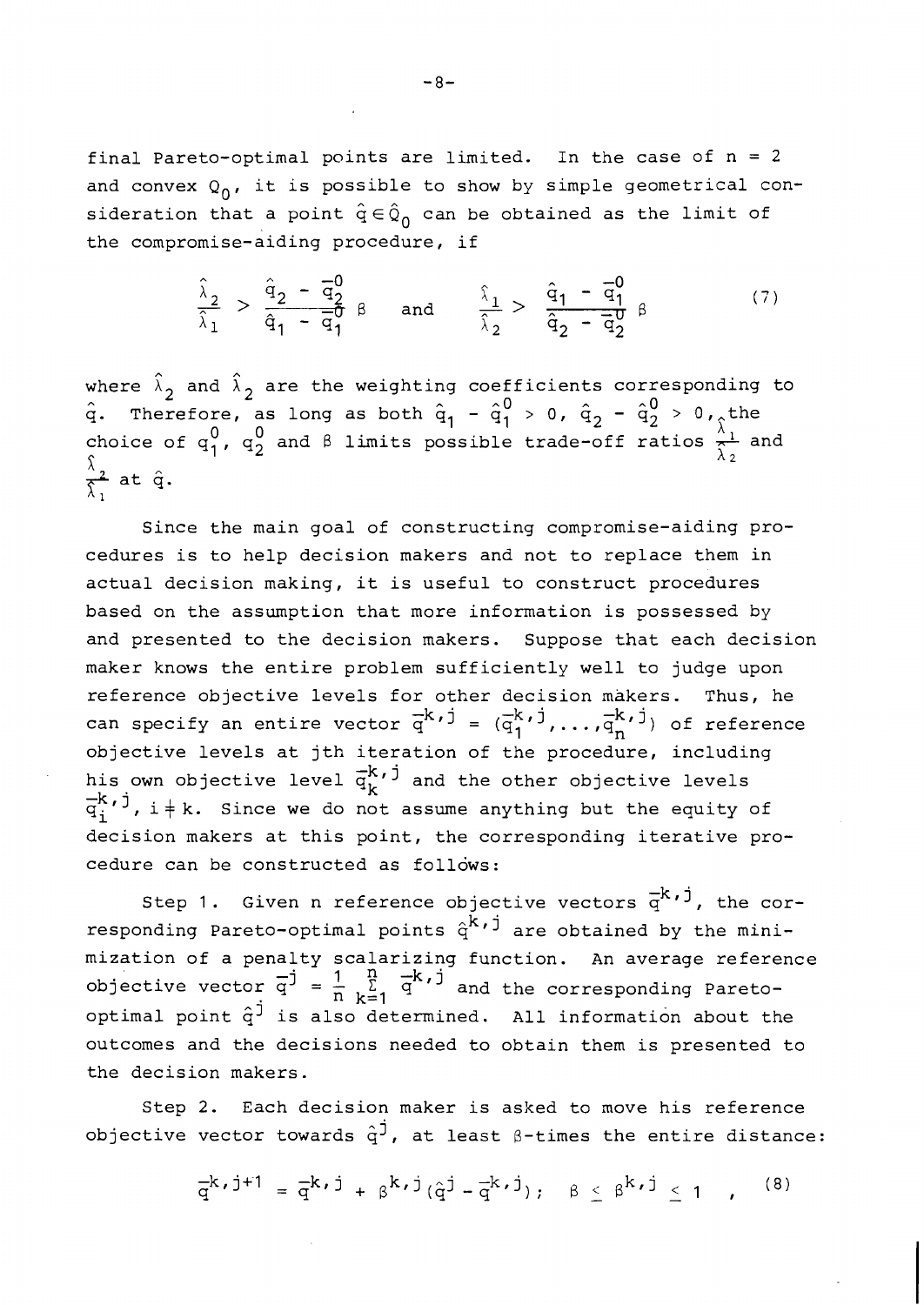where  $\beta \in (0,1]$  is prespecified. Again, the decision makers can either all agree to do so, and then the iterations proceed, or disagree, which results in a deadlock.

If no deadlocks occur, it is natural to expect that the procedure is convergent. However, the convergence is not selfevident and has not been proved yet. A convergence proof for a slightly modified variant of this procedure is given in the Appendix.

## 4. COMPROMISE-AIDING PROCEDURES: THE CASE OF MULTIPLE OBJECTIVES FOR INDIVIDUAL DECISION MAKERS AND OTHER EXTENSIONS

The procedures described in the previous paragraph can be easily extended to the case when each decision maker has more than one objective. The simplest procedure, however, can be used only if the decision makers have strictly disjoint objectives. If some of the objectives are common for several decision makers, the space of all objectives must be considered as common for all, and the second, more complicated procedure can be applied.

There are also cases of hierarchical decision making, when one or more decision makers have certain prerogatives over others. There are many possible models and procedures to represent such a situation. One of them is the following.

Suppose a higher-level decision maker can influence by his decisions, denoted y, not only the outcomes,  $q_k = f_k(x_1, ..., x_n, y)$ , but also the constraints of other decision makers,  $X_{0k} = X_{0k}(y)$ . The higher-level decision maker has also his own objective,  $q_0 = f_0(x_1,...,x_n,y)$ . Since the model-decisions are made by an optimization procedure, he can be represented by his desirable<br>lovel of objective  $\bar{z}$  and we Hovever, to everage his priemiti level of objective,  $\bar{q}_0$ , only. However, to express his priorities, two changes in the general procedures can be made. First, the penalty scalarizing function can be modified to  $s(q-\overline{q})$  +  $p_0(\bar{q}_0 - q_0)_+$ , where  $p_0 \gg p$  represents the priority in attaining the higher-level objective (this function is also order-preserving and order-approximating, see [24]).

 $-9-$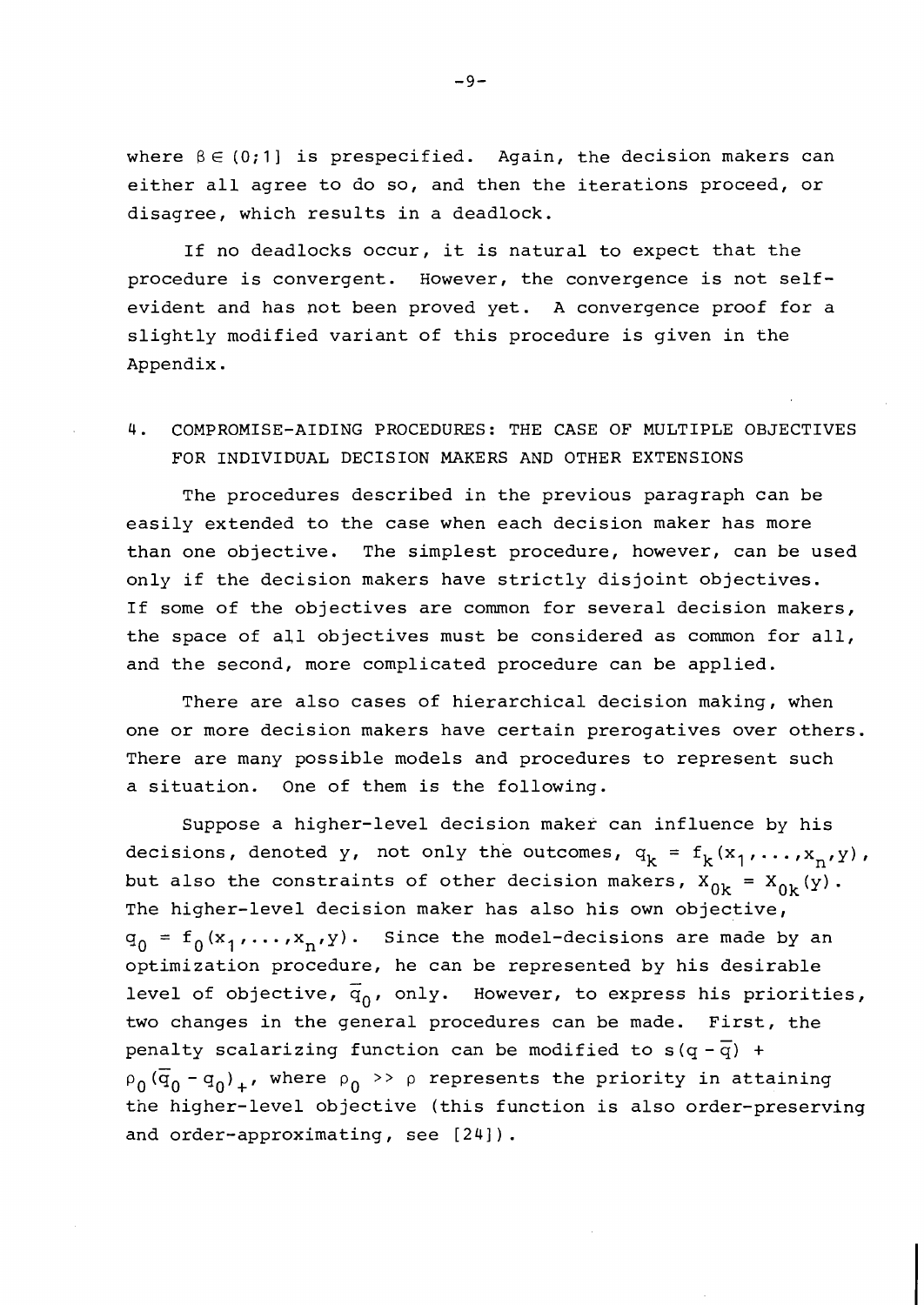Secondly, he can specify both  $\overline{q}_0^0$  and  $\overline{q}^0 = (\overline{q}_1^0, \ldots, \overline{q}_n^0)$ ; he is supposed to attain a compromise on the  $\frac{-0}{q}$  together with other decision makers, but not on  $\overline{q}^0$ , his own objective, which is depending on him alone.

Several other possibilities of compromise-aiding procedures in the hierarchical and multiobjective cases are investigated by Kallio and Lewandowski, 1979 [12]. An interesting application to the planning of possible developments of the Finnish forestry industrial sector is also described there.

## 5. SPECIAL FORMS OF PENALTY SCALARIZING FUNCTIONS FOR COMPROMISE-AIDING PROCEDURES

It is a known fact in mathematical psychology--see, for example, Tversky in [ll--that decision-makers do not take similar attitudes to the possibility of not attaining their goals as compared to the possibility of exceeding them. In other words, if  $\hat{q}$  -  $\bar{q}$   $\in$   $R_+^{\Omega}$  and the postulated levels  $\bar{q}$  of (minimized) objectives  $\frac{3}{4}$  are not attained, a reasonable procedure should get  $\frac{3}{4}$  as close<br>to  $\overline{a}$  as possible. On the other hand, if  $\hat{a}$  =  $\overline{a}$  E =  $\overline{a}^{\text{R}}$ , the posture to  $\bar{q}$  as possible. On the other hand, if  $\hat{q} - \bar{q} \in -R_+^{\bar{n}}$ , the postulated levels are exceeded, the additional gains should be allocated between various procedures reasonably fair. The precise meaning of this fairness is not of basic importance in the context of reference objectives **q** being modified and thus influencing **4.** However, a certain reasonability and fairness of the allocation of gains does help the compromise-aiding procedures in preventing unnecessary deadlocks.

The penalty scalarizing function (I), although it has the required property of  $\hat{q}$  being close to  $\vec{q}$  if  $\hat{q} - \vec{q} \in R_+^n$ , does not result in a reasonable allocation of gains if  $q - \overline{q} \in -R_+^n$ . This is because (see Figure 3a) the function corresponds to the norm maximization of gain under the soft constraint  $q - \overline{q} \in -R_n$ , expressed by the penalty term.

By adapting the ideas of Nash 1950 [I **61** and Ho 1970 **[B]** , the following penalty scalarizing function has been proposed by Majchrzak 1978 [15] :

$$
s(q - \overline{q}) = \frac{n}{i-1}(\overline{q}_{i} - q_{i}) + g|| (q - \overline{q})_{+}||_{E^{n}} \qquad (9)
$$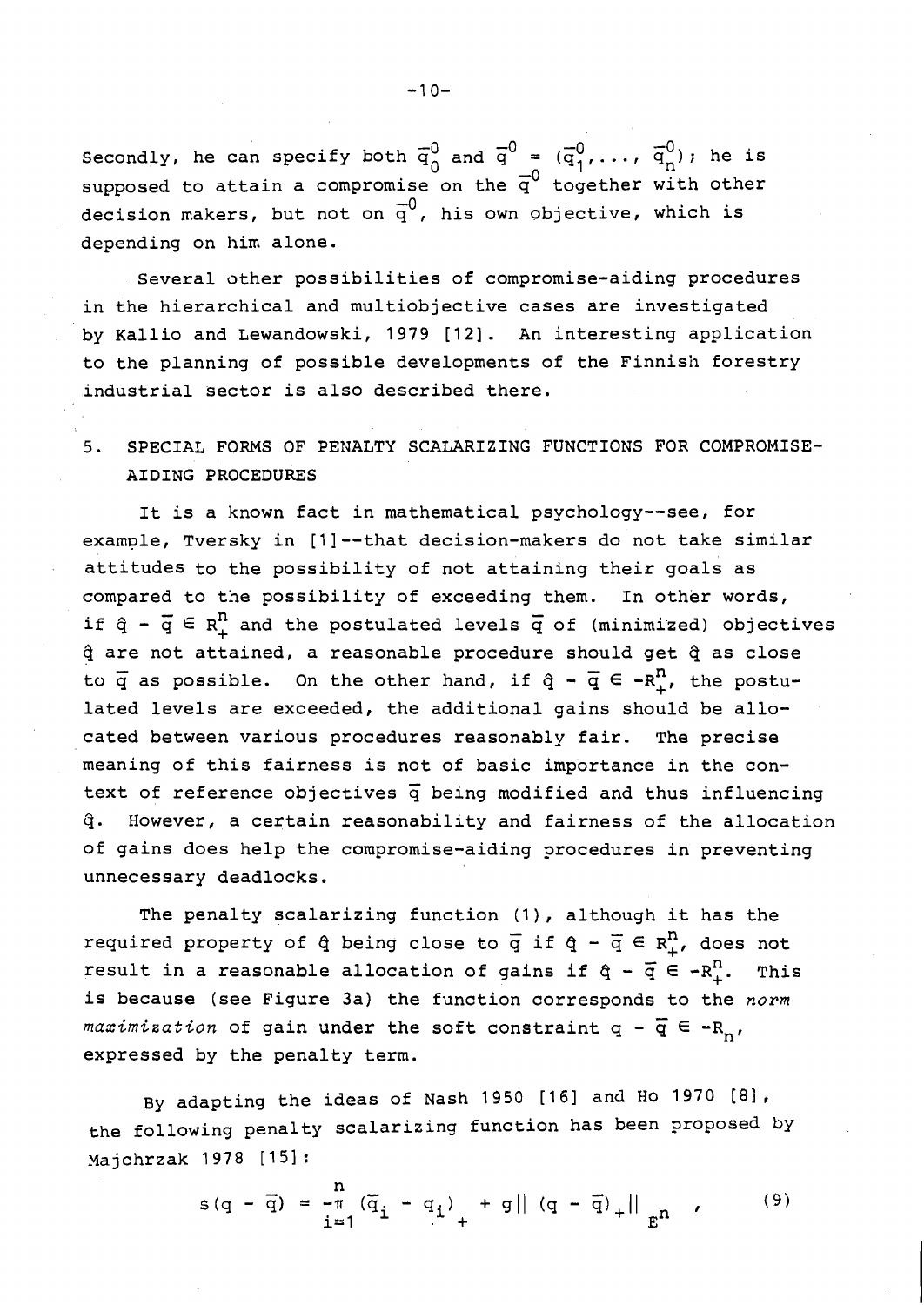$\frac{1}{\alpha}$ based on product of gains, if  $q - \overline{q} \in -R_{n'}$ , and on the penalty term with Euclidean norm in the opposite case. It is easy to show that this function is order-preserving for any  $\rho > 0$ , since both product and norm preserve order for positive components. This function is also strictly order-approximating, since  $S_0$ <br>= {q  $\in$  R<sup>n</sup>: s(q -  $\overline{q}$ )  $\leq$  0} =  $\overline{q}$  - R<sub>1</sub>. The function is also quasiconvex, while the function (1) is quasi-convex only if the sum of absolute values norm is used (and convex if, additionally,  $p > 2$ ). The product of gains, as proposed by Ho, expresses some degree of fairness of gain allocation (see Figure 3b).

A differentiable version of the function (9)

$$
s(q - \overline{q}) = -(\frac{n}{i-1}(\overline{q}_{i} - q_{i})_{+}^{2} + \rho || (q - \overline{q})_{+} ||_{E}^{2} , \quad (10)
$$

nas, however, inflection points along the entire boundary of  $\overline{q}$  -  $R_+^n$ .

A more sophisticated concept of the fairness of gain allocation can be expressed by the following function:

$$
s(q - \bar{q}) = \rho || (q - \bar{q})_{+} || - \qquad (11)
$$
  
- min( $\rho$  min ( $\bar{q}$  -  $q_{i}$ )\_{+} ,  $\sqrt{\prod_{i=1}^{n} (\bar{q}_{i} - q)_{+}}$ ) .

The level sets of this function are given in Figure 3c. The function, while being differentiable at the boundary of  $\overline{q}$  -  $R_+^{\text{n}}$ except at the point  $q = \overline{q}$ , is not differentiable and switches

 $\frac{1}{a}$  =  $\frac{1}{a}$  +  $\frac{1}{a}$  =  $\frac{n}{a}$ from  $-\rho$  min  $(\vec{q}_i - q_i)_+$  to  $-\frac{n}{\pi}$   $(\vec{q}_i - q_i)_+$  along the set  $1 \le i \le n$   $\qquad \qquad$   $\qquad \qquad$   $\qquad \qquad$   $\qquad \qquad$   $\qquad \qquad$   $\qquad \qquad$   $\qquad \qquad$   $\qquad \qquad$   $\qquad \qquad$   $\qquad \qquad$   $\qquad \qquad$   $\qquad \qquad$   $\qquad$   $\qquad \qquad$   $\qquad$   $\qquad$   $\qquad$   $\qquad$   $\qquad$   $\qquad$   $\qquad$   $\qquad$   $\qquad$   $\qquad$   $\qquad$   $\qquad$   $\qquad$   $\qquad$   $\qquad$ 

$$
p_{\rho} = \{q \in \overline{q} - R_{+}^{n}: \quad \rho^{2} \min_{1 \leq i \leq n} (\overline{q}_{i} - q_{i})_{+}^{2} = \pi (\overline{q}_{i} - q_{i})_{+}\}, \text{ represen-}
$$

ting the boundary of a cone in  $\bar{q}$  -  $R_+^n$ . It has a simple interpretation in two-dimensional case: while the gain allocation is guided by the product of gains, at least  $\rho^2$ -times the larger gain is guaranteed for the smaller one. The function is quasiconvex, order-preserving (since not only the Euclidean norm and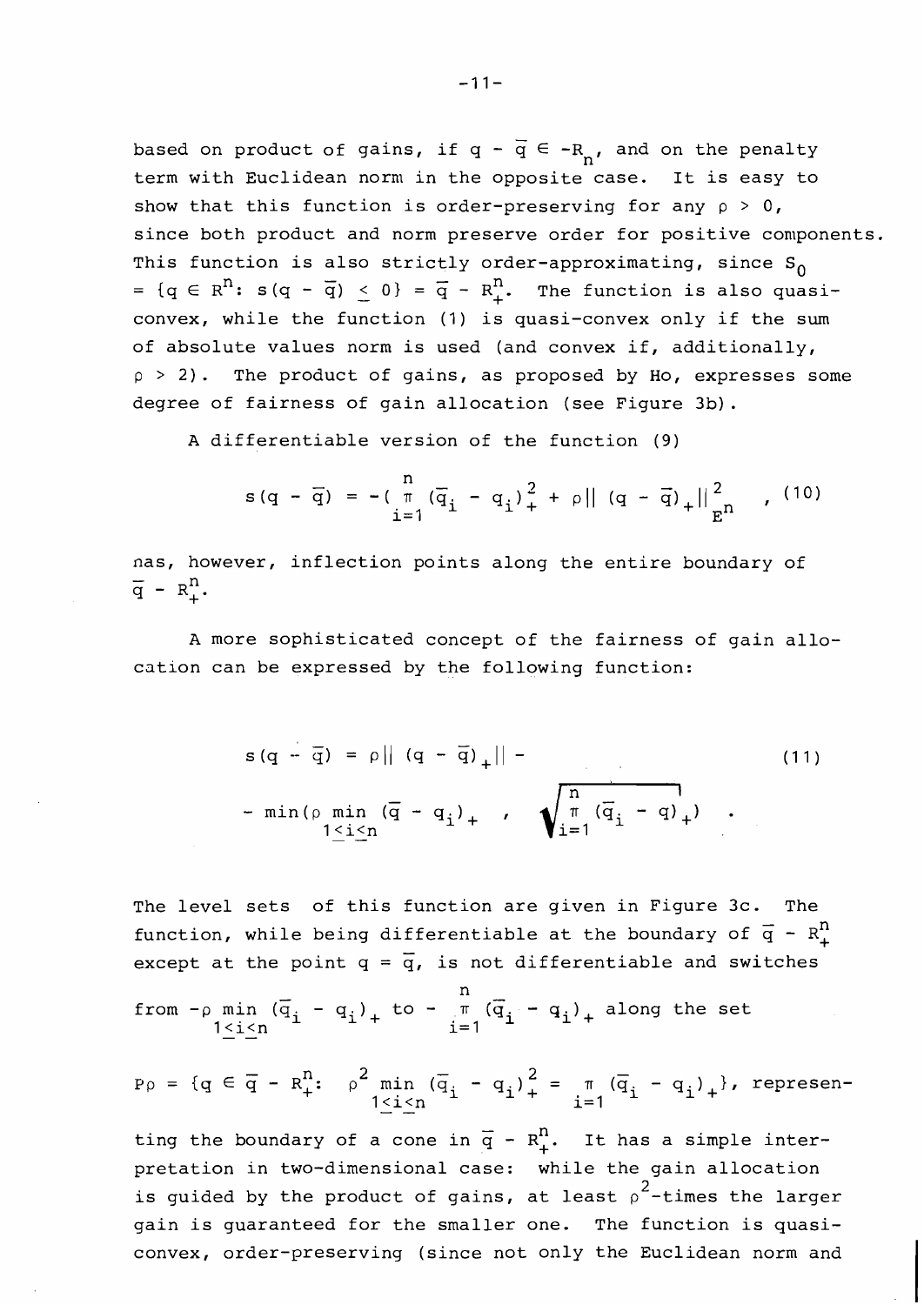**the product but also the minimum norm preserve order for positive**  components) and strictly order-approximating (since  $S_0 = \overline{q} - R_+^n$ ).



Figure 3. Level sets and minimal points in Q<sub>0</sub> of various penalty scalarizing functions (with the origin shifted to  $\overline{q}$ ): **a)the function (1); b)the functions** (9), **(10)** ; **c) the function (11); d) the function (12).**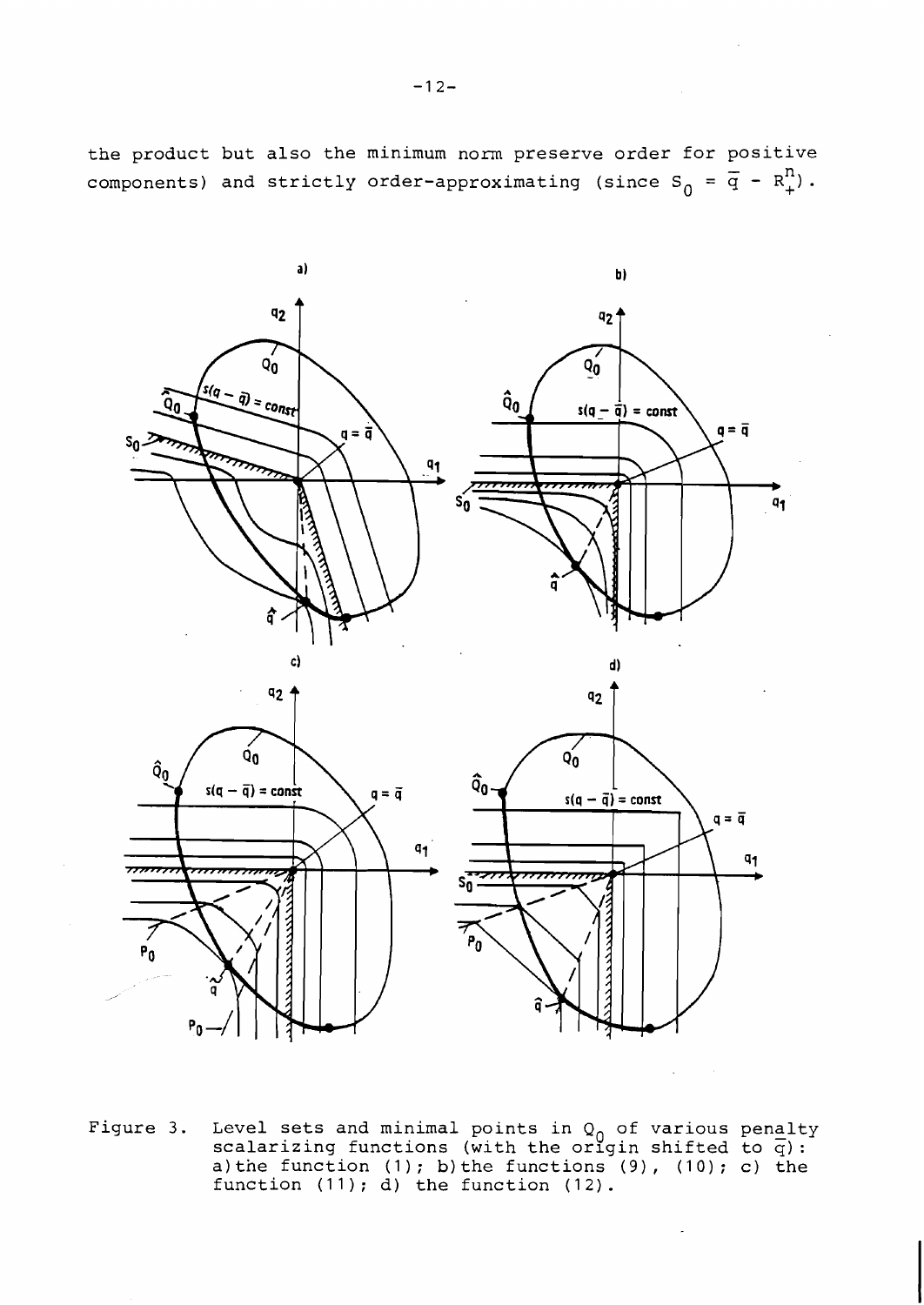Another useful piecewise linear penalty scalarizing function is the following:

$$
s(q - \overline{q}) = \max(\rho \max_{1 \le i \le n} (q_i - \overline{q}_i), \sum_{i=1}^{n} (q_i - \overline{q}_i))
$$
 (12)

It is not quite easy to see that this function is order-preserving. However, observe that the set where  $\sum_{i=1}^{n} (q_i - \overline{q}_i) \geq \rho \max_{1 \leq i \leq n} (q_i - \overline{q}_i)$ , if  $\rho > n$ , is a gono in  $\overline{q} = p^n$  and doos not have any points in if  $p > n$ , is a cone in  $\overline{q} - R_+^n$  and does not have any points in  $\overline{q} + R_+^n$ . Outside of this cone the function is just  $p \max (q_i - \overline{q}_i)$ ,  $1<$ i $<$ n $\,$ which is clearly order-preserving. Inside of the cone--see Figure 3d, where the boundary of the cone is denoted by  $P_0$ --the function corresponds to minus sums of absolute values, which is also order-preserving for all negative components. The combination of those functions preserves order, too, which is easy though tedious to check.

The function (12) is also strictly order-approximating, since  $S_0 = \overline{q} - R_+^n$ . It is also a convex function. Therefore, the minimization of this function can be represented by a linear programming problem--provided the set  $Q_0$  is represented by linear inequalities:

$$
q = (q_1, \ldots, q_n) \in Q_0 \; ; \; y \in Y_0(q - \overline{q}) \quad , \tag{13}
$$

where

$$
Y_0(q - \bar{q}) =
$$
\n(14)\n
$$
= \{y \in R^1 : y \ge \rho(q_i - \bar{q}_i) \text{ all } i = 1, ..., n; y \ge \sum_{i=1}^n (q_i - \bar{q}_i) \}.
$$

The function (12) represents another concept of a fair allocation of gains  $\bar{q}$  -  $\hat{q}$ : just the sum of the gains is important,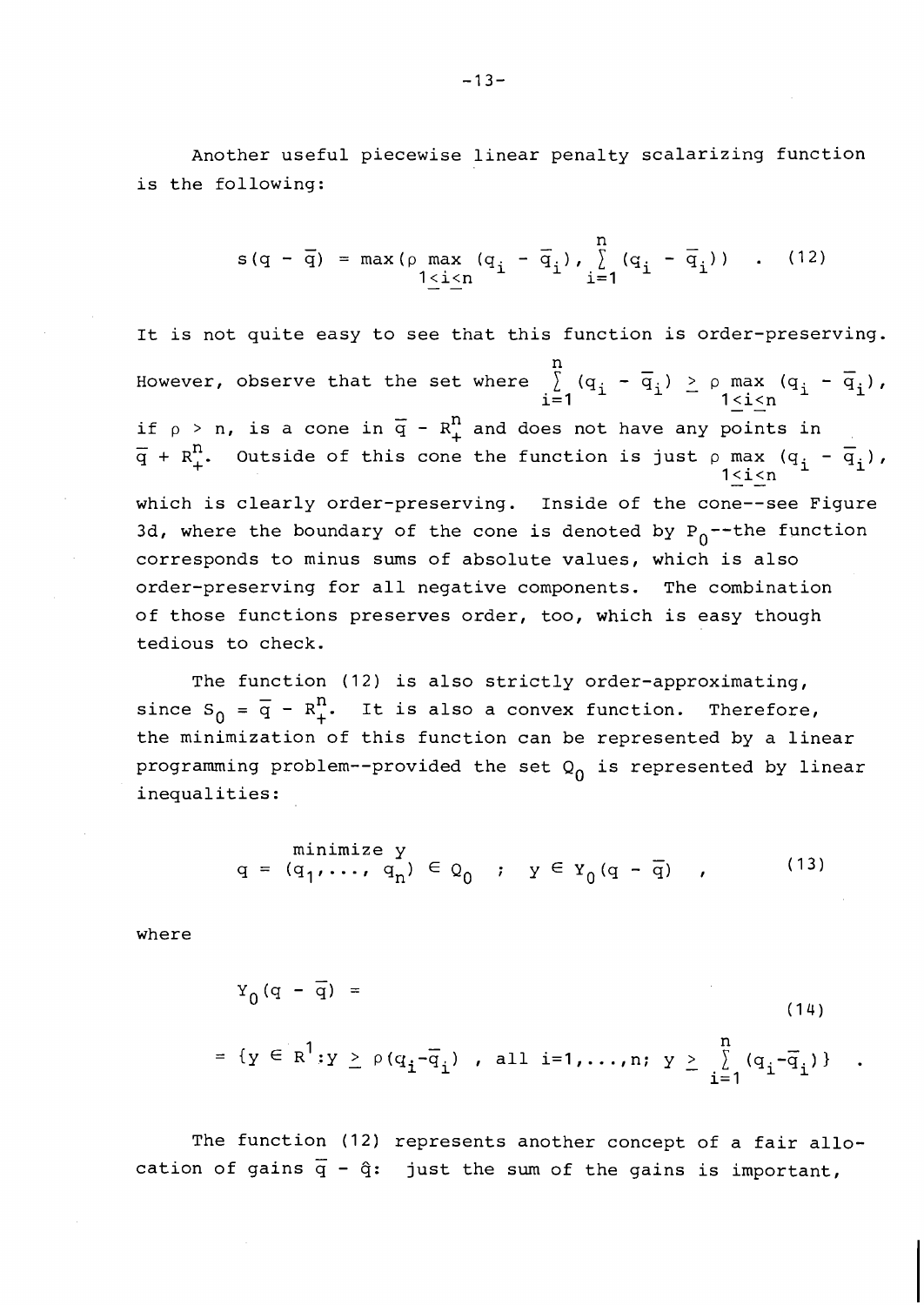provided that each individual gain is not smaller than  $1/\rho$  times the sum of the gains, see Figure 3c. The minimal part of the gain guaranteed for each decision maker must be clearly smaller the  $1/n$ .

#### 6. DEADLOCKS AND DEADLOCK-RESOLVING PROCEDURES

Deadlocks in compromise-reaching can occur for various reasons. Two classes of deadlocks are of primary interest here.

One type of reason for a deadlock might occur if a decision maker, while accepting the agreement-aiding procedure as fair, feels that his initial demands in terms of reference objective levels were modest when compared to other demands, which has put him into a disadvantageous situation. This type of deadlock is relatively easy to resolve. If all other decision makers agree, they can restart the procedure with new reference objective levels. If they disagree, they can use a mediator or referee, for example, a nigher level decision maker in the hierarchical case.

Another, much more difficult type of deadlock might occur if a decision maker preceives that the agreement-aiding procedure is not fair because it gives equal weight to all decision makers, and he could influence the results much more when deciding on his own. For simplicity, such a decision maker will be called a dissident. The dissident can take two different attitudes: either he wants to cooperate further, but he would like more weight attached to his demands, he is a cooperative dissident, or he refuses to cooperate and wants to make his own decision, he is an adversary dissident. Naturally, if a dissident walks out of negotiations, no deadlock-resolving procedure can be of any use; but we shall consider here the situation where he stays in negotiations demanding simply that his decisions  $x_k$  must be made by him, not by the optimization procedure.

To devise a deadlock-resolving procedure, a gaming model of the problem must be constructed: the sequence of decision making must be specified, fairly representing the real-world situation simulated by the model. For example, depending on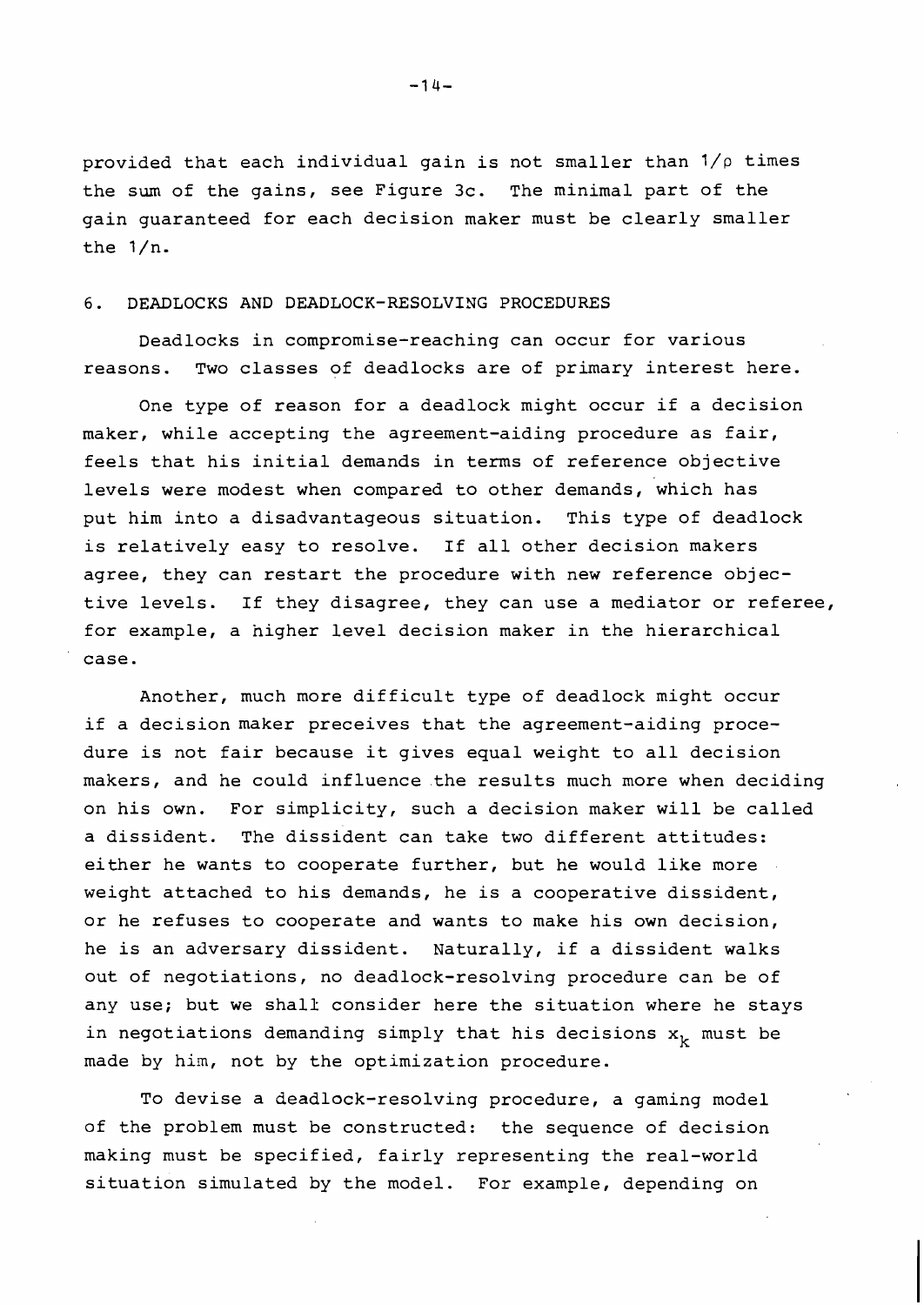the real problem, a part of the decisions for the dissident decision-maker can be made by him first, then a part of other decisions can be specified, etc.; or the dissident must wait until other decisions are taken; or decisions can be made simultaneously, but a probable violation of constraints in the model must be expressed by a specified payment, a change of objective function. All these extentions of the model needed to transform it to a gaming model should be specified, presented to the decision-makers and agreed upon before the negotiations start; otherwise, no deadlock-resolving procedure can be usefully constructed.

If a gaming model of the problem is available and consistent with the optimization model, various types of dissident-deadlocks can be resolved. If the dissident is cooperative, he might be allowed to make his own decisions and introduce into the gaming model, while the optimization procedure represents the other decision-makers by not playing against the dissident but trying to keep the other objectives close to the last agreed average reference levels. The dissident decisions are then either taken as fixed, if he moves first, or predicted by an optimization procedure, if he moves last. The obtained level of the dissident's objective is then considered as a fixed reference level, similarly as in the case of a higher level decision maker, and used in a repetition of the optimization procedure in order to bring the results to the Pareto set. Thus, a cooperative dissident must agree that his decisions will be modified, while his attained objective level is guaranteed; if he does not agree, he puts himself in the adversary category.

If the dissident is adversary, another optimization procedure can be devised to play against him, just.to show how much he can loose by putting himself into an adversary situation. Clearly, results of such a gaming exercise have only psychological value, since other objectives have to be sacrificed during this gaming. But the reason of this gaming is to convince the dissident that he should rather agree on cooperation--or to reveal that the problem is essentially of adversary nature.

 $-15-$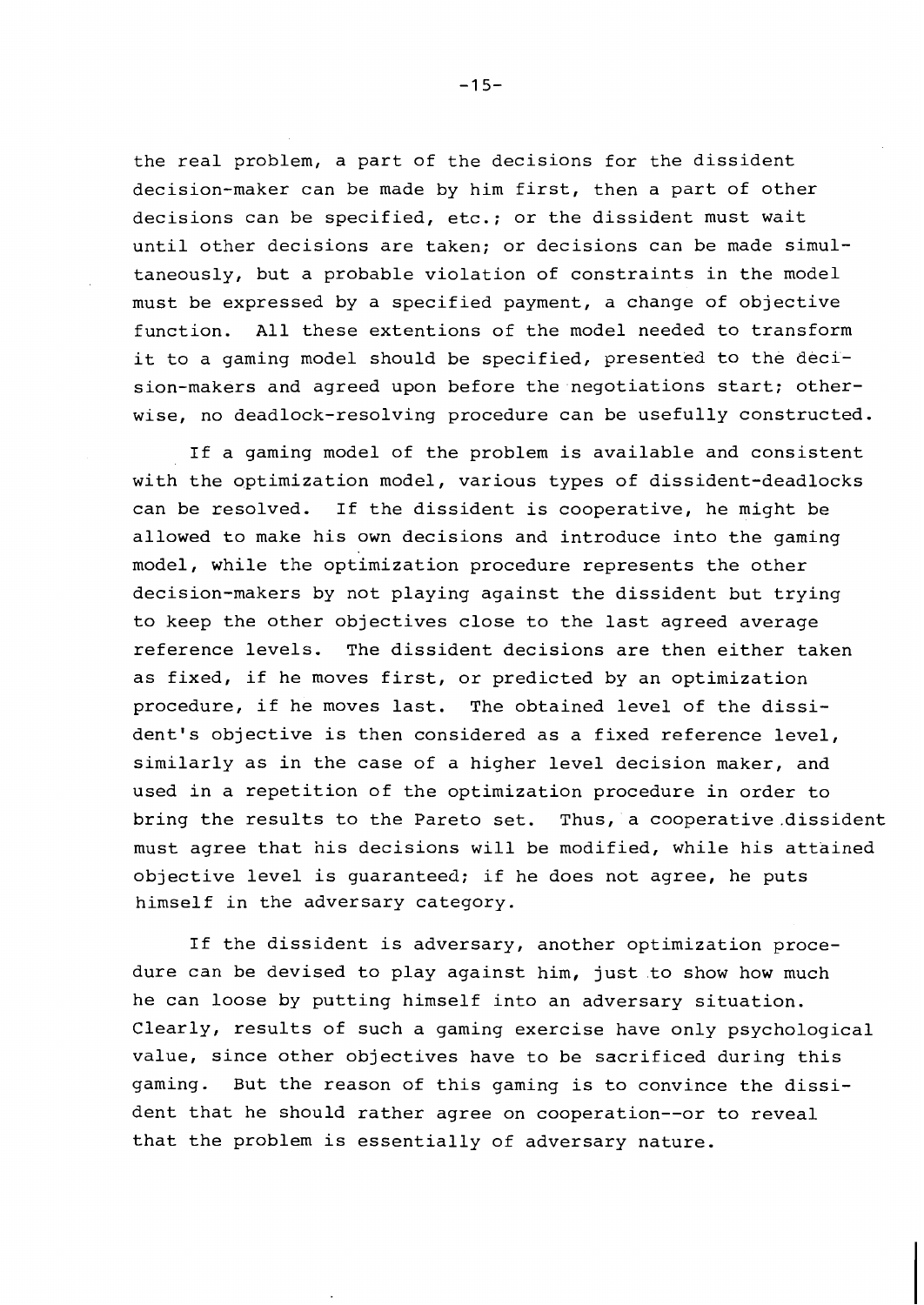## 7. .POSSIBLE EXTENSIONS AND CONCLUSIONS

The aim of the paper was rather to show the possibilities of constructing pragmatical compromise-aiding procedures based on reference objective levels than to develop fully the related theory. Much can be done in this direction. Various compromiseaiding procedures must be checked against practical applications, convergence of these procedures analyzed, special deadlockresolving procedures developed.

The only point stressed here is that penalty scalarizing functions based on reference objective levels are, on one hand, deeply related to the basic theory of multiobjective optimization and result, on the other had, in a pragmatical approach to group multiobjective decision making. Many forms of the objectives, even in terms of desired dynamic trajectories or desired probability distributions can be also considered by this approach [25].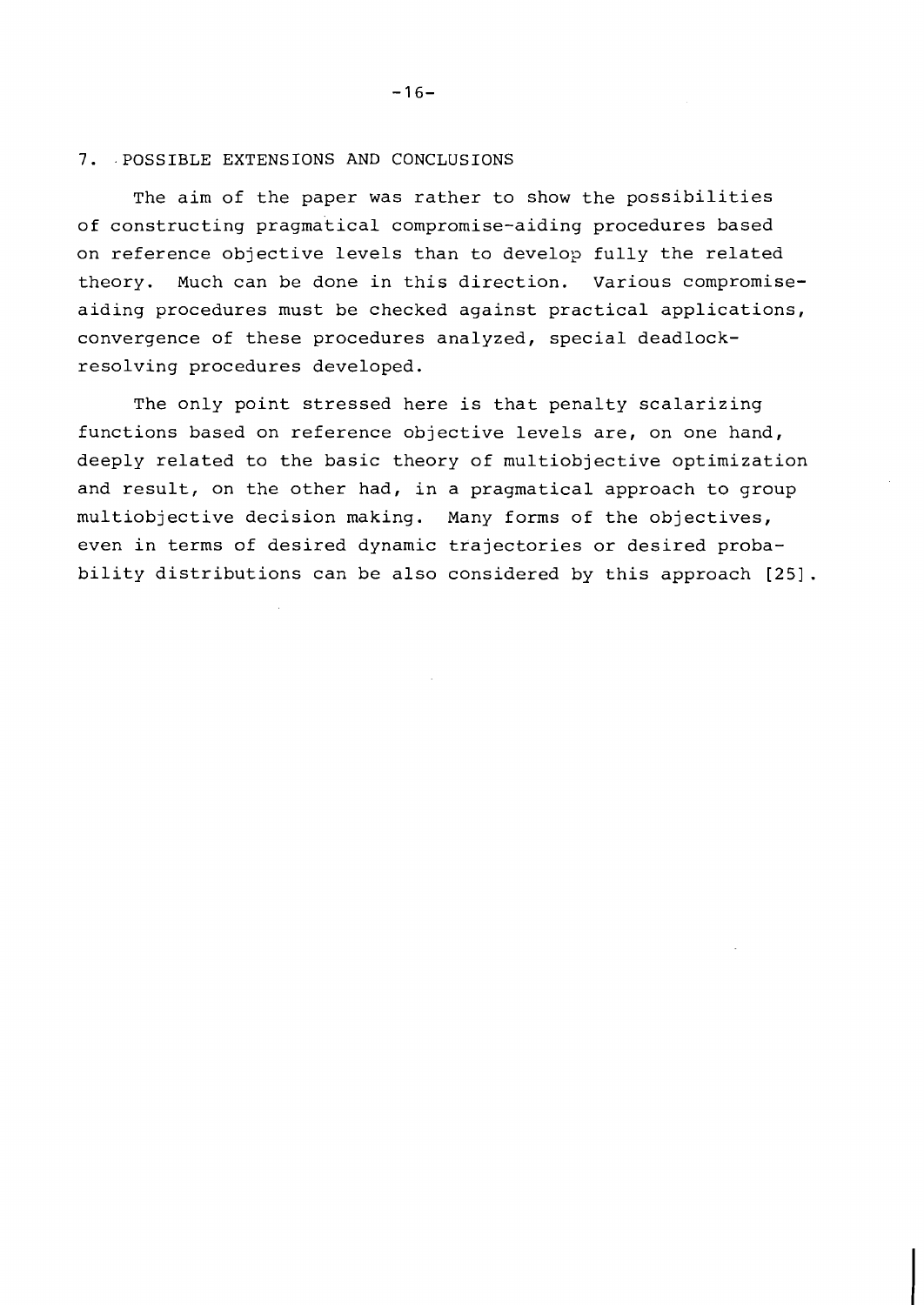# APPENDIX: CONVERGENCE OF A MODIFIED COMPROMISE-AIDING PROCEDURE

Consider the following modified compromise-aiding procedure:

Step 1. Given n reference objective vectors  $\overline{q}^{k}$ ,  $\overline{J}$ , corresponding Pareto-optimal points  $\hat{q}^{k}$ , are obtained by the minimization of a penalty scalarizing function  $s(q-\overline{q})$ . An average n objective vector  $\overline{q}^J$  =  $\frac{1}{n}$   $\frac{1}{q}$   $\overline{q}^{k}$ , and the corresponding Pareto $n_{k=1}^{2}$ optimal point  $\hat{q}^j$  is also determined. All information about the outcomes and the decisions needed to obtain them is presented to the decision makers.

Step 2. If  $s(\hat{q}^j - \tilde{q}^j) < 0$ , then new reference points are automatically determined by

$$
\overline{q}^{k}, \overline{j}^{+1} = \overline{q}^{k}, \overline{j} + (2 - \beta) (\hat{q}^{\overline{j}} - \overline{q}^{\overline{j}}), \qquad (A1)
$$

where  $\beta \in (0,1)$  is a given parameter. Set  $j \leftarrow j+1$  and repeat Step 1.

Step 3. If  $j > 1$ , then condition  $||\hat{q}^{j-1} - \overline{q}^{j}|| \leq$ (1-B)  $\left\|\begin{array}{cc} 1 & -1 \\ 0 & -1 \end{array}\right\|$  is checked. If this condition does not hold, then  $\overline{q}^{\dot{j}}$  is modified by: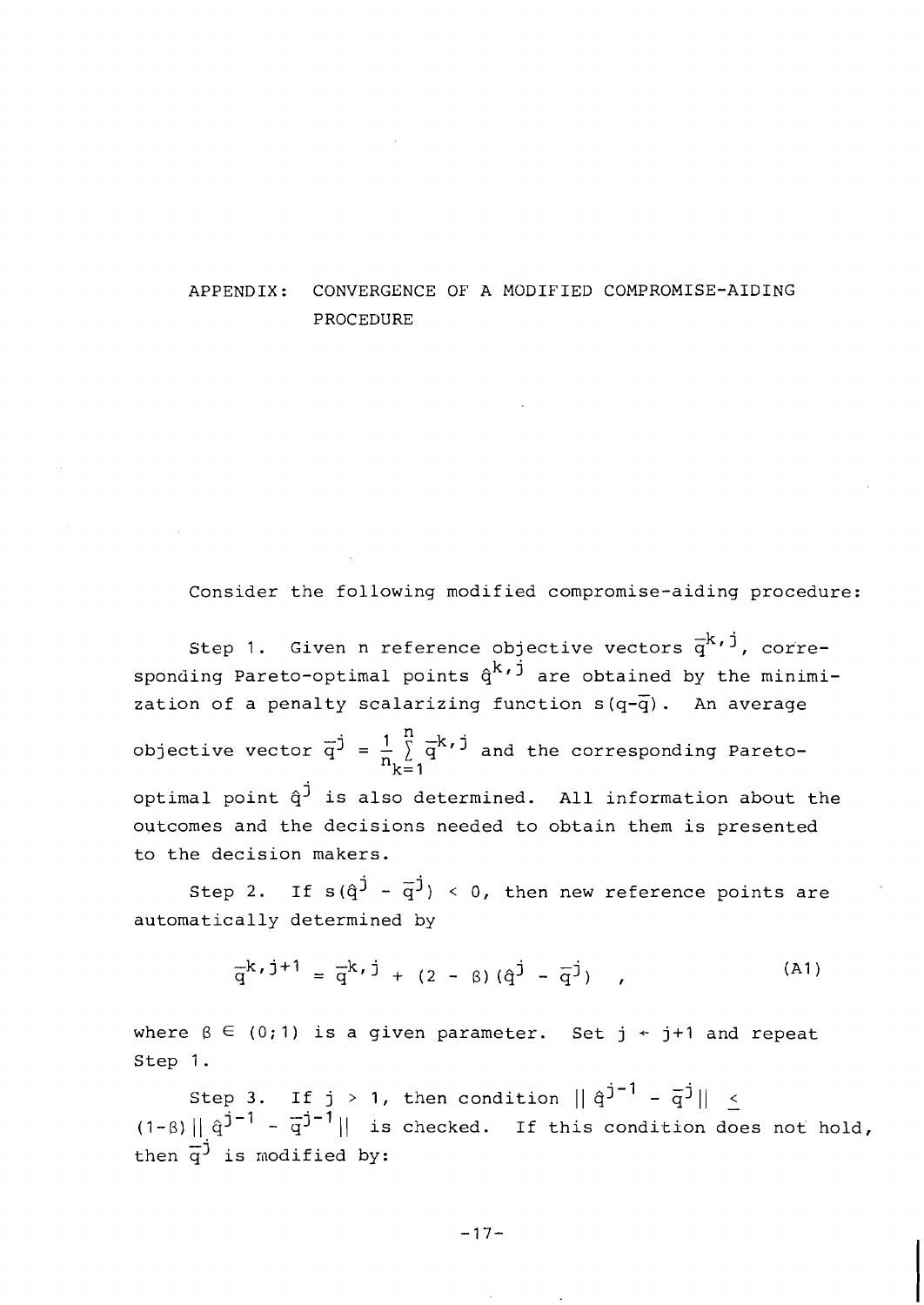$$
\overline{q}_{\text{new}}^{j} = \hat{q}^{j-1} + (1-\beta) \frac{||\hat{q}^{j-1} - \overline{q}^{j-1}||}{||\hat{q}^{j-1} - \overline{q}^{j}||} \quad (\overline{q}_{\text{old}}^{j} - \hat{q}^{j-1}) \quad , \quad (A2)
$$

and a modified corresponding Pareto-optimal point  $\hat{q}^j_{new}$  is also determined. The additional information is presented to the decision makers.

Step 4. Each decision-maker is asked to move his reference objective vector towards  $\hat{q}^j$  ( $\hat{q}^j_{new}$  if the modification is Step 3 was performed), at least β-times the entire distance:

$$
\overline{q}^{k, j+1} = \overline{q}^{k, j} + \beta^{k, j} (\hat{q}^{j} - \overline{q}^{k, j}) \quad ; \quad \beta \leq \beta^{k, j} \leq 1 \quad . \quad (A3)
$$

If all decision makers agree to do so, then  $j + j+1$  is set and Step 1 is repeated. If some of them disagree, a deadlock occurs. If all agree to use  $\beta^{k}$ ,  $j = 1$ , then the procedure stops.

The additional Step 2 changes automatically reference levels and the average objective vector to obtain  $\vec{q}^{j+1} \notin Q_0 + R_+^n$  (see Figure Al). Since all objective levels are improved by this change, the decision makers are only 'informed and not asked to agree; they can, however, disagree in nest iteration. It is easy to check that Step 3 can be omitted if Step 2 has been performed just before, since the condition required by Step 3 is then automatically satisfied.



Figure Al. Interpretation of the reference level change performed in Step 2.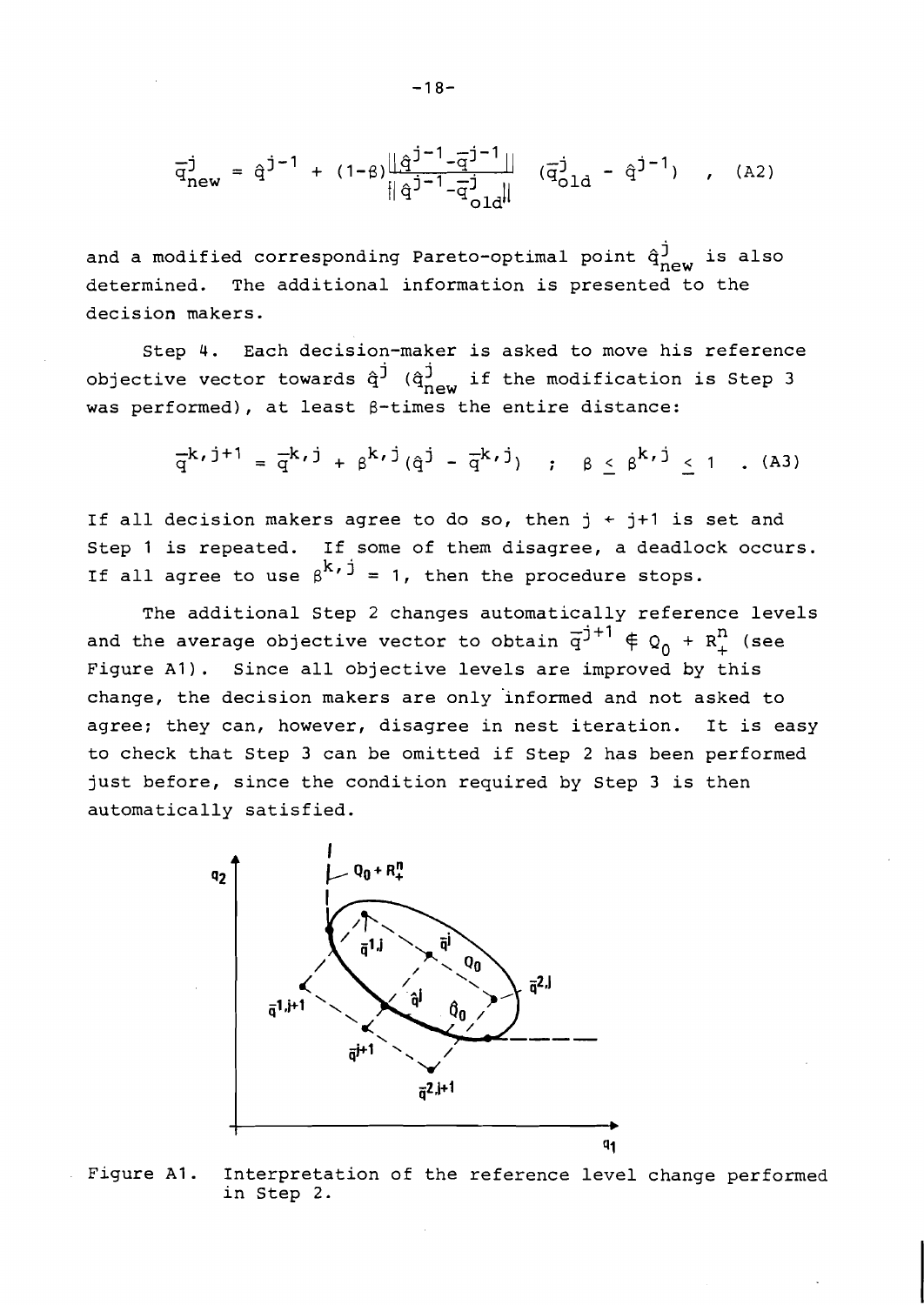It is also possible to show that if  $\mathtt{Q}_{0}$  is convex and  $\hat{\mathtt{Q}}_{0}$ compact, whatever the initial  $\bar{q}^{k,0}$ , then Step 2 can be performed only a finite number of times to obtain  $\tilde{q}^j \notin Q_0 + R_+^{\text{n}}$  for all subsequent iterations. Therefore, the convergence analysis of the procedure can be limited to the case  $\overline{q}^j \notin Q_0 + R^n$ .

Lemma A1. If the set  $Q_0$  is convex and  $\hat{Q}_0$  is compact, and if no deadlocks occur, then the procedure described above is convergent in the sense that there exists  $\hat{q}^{\infty} = \lim_{i \to \infty} \hat{q}^{j}$  and also  $\lim_{\substack{\rightarrow \infty \\ \lambda \to \infty}} \overline{q}^{k} \cdot \overline{1} = \lim_{\substack{\rightarrow \infty \\ \lambda \to \infty}} \overline{q}^{j} = \hat{q}^{\infty}.$ 

Proof. Since  $\hat{q}^j$  minimizes  $s(q - \vec{q}^j)$  and thus also the distance for  $\overline{q}^j$  to  $\hat{Q}_0$ , if  $\overline{q}^j \notin \hat{Q}_0 + R_+^{\overline{n}}$ , hence

 $|| \hat{q}^{j} - \overline{q}^{j} ||$  <  $|| \hat{q}^{j-1} - \overline{q}^{j} ||$  <  $(1 - \beta) || \hat{q}^{j-1} - \overline{q}^{j-1} ||$ 

where the last inequality results from Step 2 (this inequality could also be proven, not forced algorithmically, but the necessary assumptions are much stronger in this case). Hence, lim  $|| \hat{q}^{\dot{1}} - \overline{q}^{\dot{1}} || = 0$ ; assumptions are much stronger in this case). Hence, iim<br>im||  $\hat{q}^{j-1}$  -  $\overline{q}^{j}$ || = 0. However, ||  $\hat{q}^{j}$  -  $\hat{q}^{j-1}$ ||  $\leq$  ||  $\hat{q}^{j}$  -  $\overline{q}^{j+\infty}$  $j \rightarrow \infty$ +  $|| \hat{q}^{j-1} - \bar{q}^{j} ||$ ; hence also  $\lim_{j \to \infty} || \hat{q}^{j} - \hat{q}^{j-1} || = 0$ . Since  $\{\hat{q}^{j}\}_{j=0}^{\infty}$  $\sigma\in\hat{\Omega}_0$  is compact, it has accumulation points; they cannot be distinct, since then lim $\|\hat{q}^j - \hat{q}^{j-1}\|$  would not exist. Therefore, ]=∝ there is a unique accumulation point  $\hat{\mathrm{q}}^{\infty}$  = lim  $\hat{\mathrm{q}}^{\dot{\mathrm{J}}}$ . Clearly,  $\dot{1}$   $\rightarrow \infty$  $\lim \overline{q}^{J} = \hat{q}^{\infty}.$ j+w

Equations (A3) imply also  $\|\vec{q}^{k} \cdot \vec{J}^{+1} - \hat{q}^j\| \leq (1 - \beta) \|\vec{q}^{k} \cdot \vec{J} - \hat{q}^j\|$ , which can be rewritten as  $\|\vec{q}^{k}, \vec{j}^{+1} - \hat{q}^{\infty} \| \le (1-\beta) \|\vec{q}^{k}, \vec{j} - \hat{q}^{\infty}$ +  $(2 - \beta) || \hat{q}^j - \hat{q}^{\infty} ||$ . If  $|| \overline{q}^{k} \cdot \hat{J} - \hat{q}^{\infty} ||$  were not convergent to zero, then for arbitrarily small  $\varepsilon > 0$ ,  $\varepsilon < \beta$ , there would be arbitrarily large j such that  $(1-\epsilon)\|\vec{q}^{k} \cdot \vec{J} - \hat{q}^{\infty} \|$  <  $\|\vec{q}^{k} \cdot \vec{J}^{+1} - \hat{q}^{\infty} \|$ would hold; but this would imply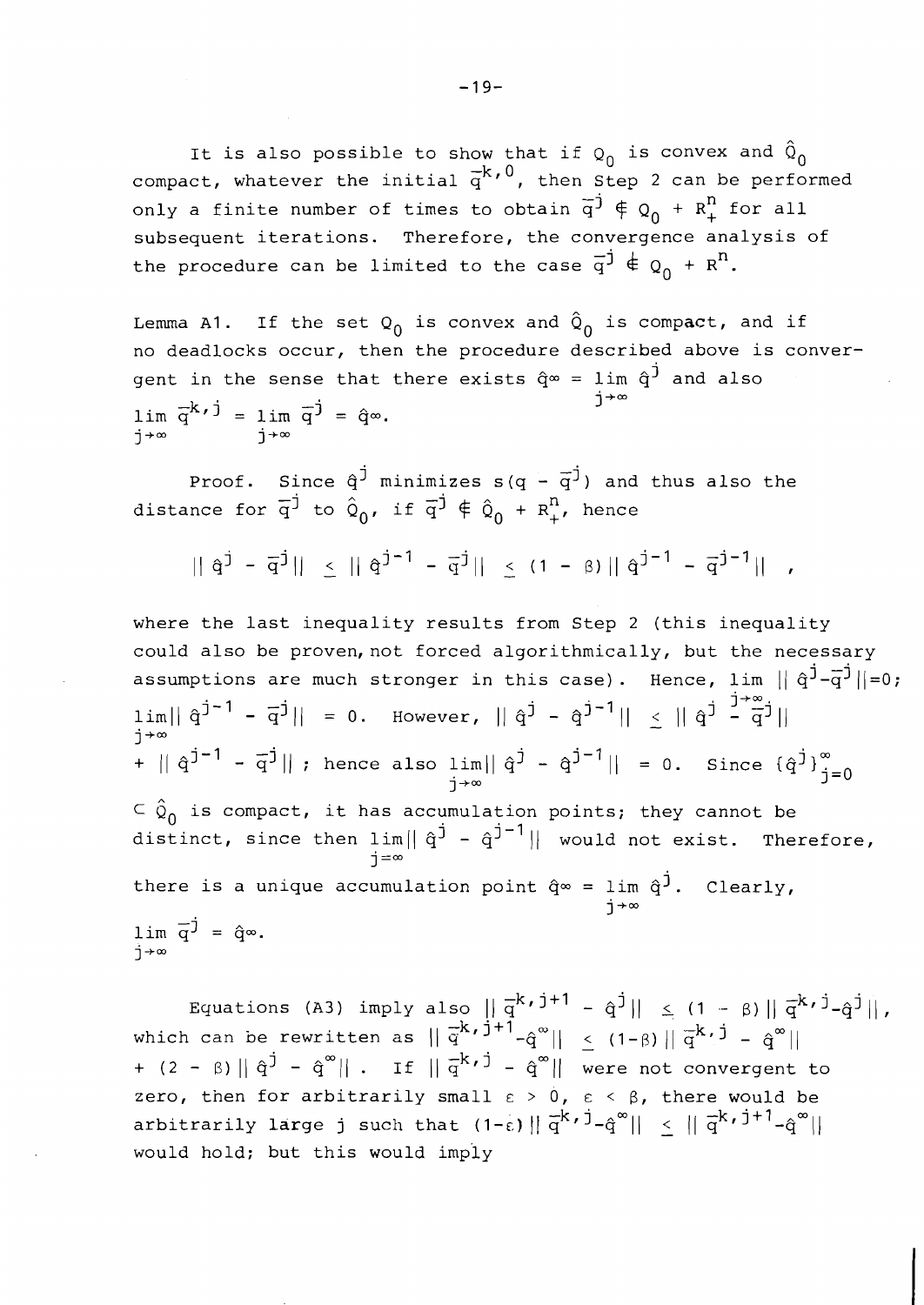$(\beta - \epsilon) \mid \vec{q}^{k}$ ,  $\dot{J}$  -  $\hat{q}^{\infty} \mid \mid$   $\leq$   $(2 - \beta) \mid \mid \hat{q}^{\dot{J}}$  -  $\hat{q}^{\infty} \mid \mid$  converging to zero, a contradiction. Hence lim  $\mid \mid \vec{q}^{k}$ ,  $\dot{J}$  -  $\hat{q}^{\infty} \mid \mid$  = 0. . **⊥…** ∣<br>i →∞

 $\sim$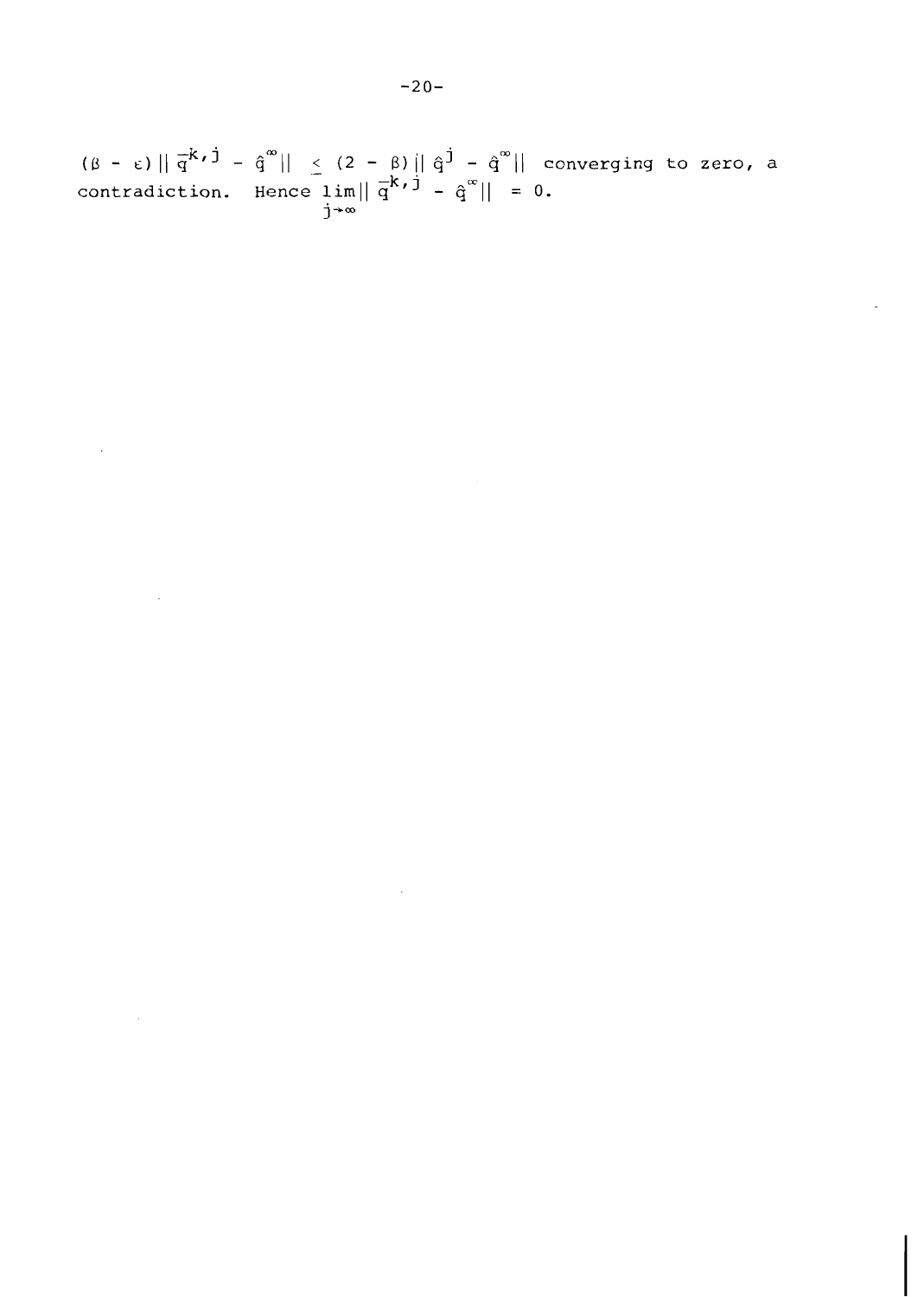#### REFERENCES

- [1] Bell, D.E., R.L. Keeney, and H. Raiffa, Conflicting Objectives in Decisions, Wiley/IIASA International Series on Applied Systems Analysis, New York, 1977.
- $[2]$ Cohn, J.L. and D.H. Marks, A Review and Evaluation of Multiobjective Programming Techniques, Water Resources Research, Vol. 11, 208-220, April 1975.
- Debreu, G., Theory of Value, Wiley, New York, 1959.  $[3]$
- Dyer, J.S., Interactive Goal Programming, Management Science,  $[4]$ Vol. 19(1), 62-70, March 1972.
- $[5]$ Fishburn, P.C., Utility Theory for Decision Making, Wiley, New York, 1970.
- $[6]$ Geoffrion, A.M., Proper Efficiency and the Theory of Vector Maximization, Journal of Mathematical Analysis and Applications, Vol. 22, 618-630, 1968.
- $[7]$ Haimes, Y.Y., W.A. Hall, and H.T. Freedman, Multiobjective Optimization in Water Resources Systems: The Surrogate Worth Trade-off Method, Elsevier, New York, 1975.
- $[8]$ Ho, Y.C., Differential Games, Dynamic Optimization and Generalised Control Theory, JOTA, Vol. 6(2), 179-209, 1970.
- $[9]$ Intriligator, M.D., Mathematical Optimization and Economic Theory, Prentice-Hall, Englewood Cliffs, N.J., 1971.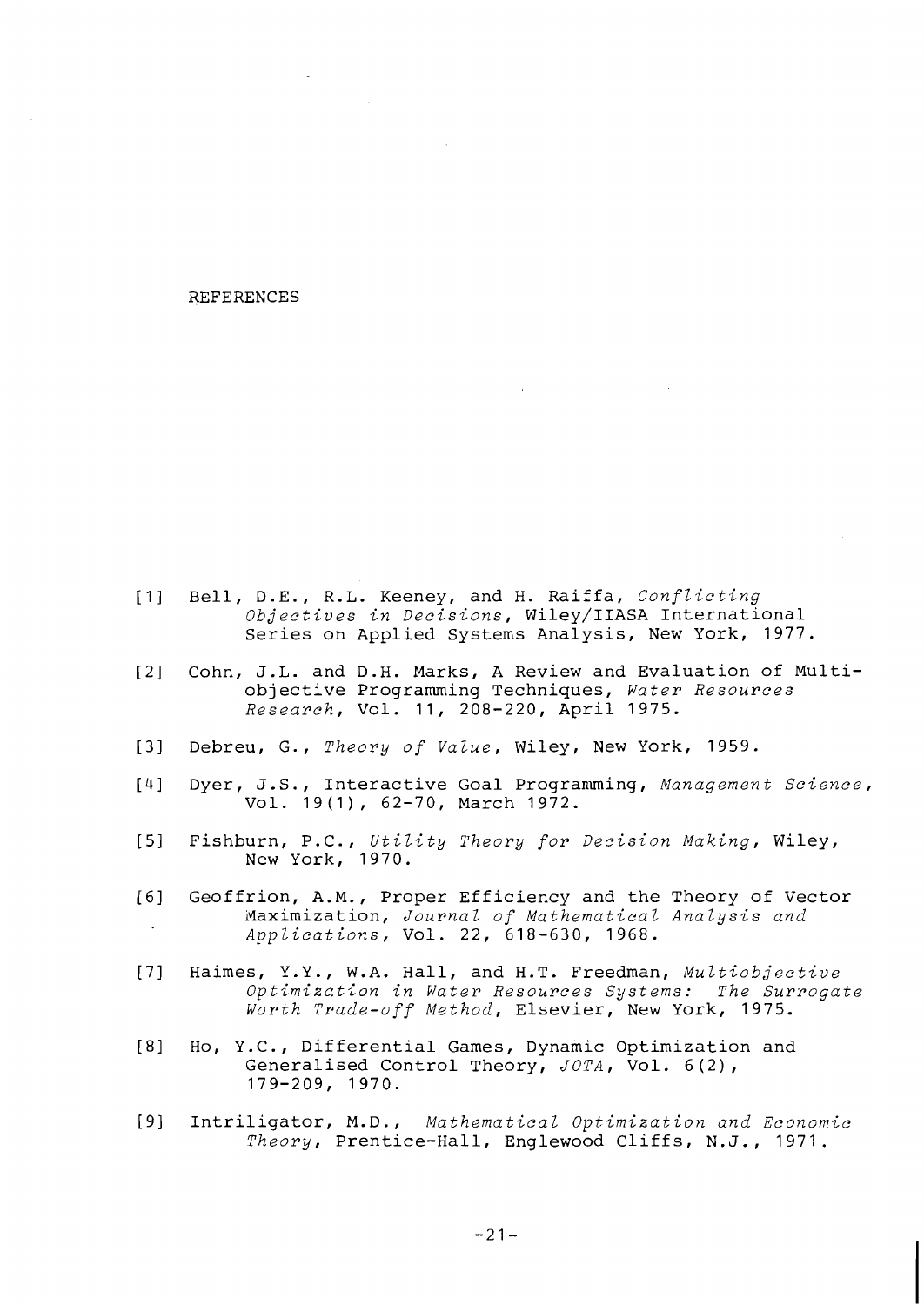- $[10]$ Keeney, R.L. and H. Raiffa, Decisions with Multiple Objectives: Preferences and Value Trade-offs, Wiley, New York, 1976.
- Kornbluth, J.H.S., A Survey of Goal Programming, Omega,  $[11]$ Vol. 1, 193-205, 1973.
- Kallio, M. and A. Lewandowski, Reference point optimiza- $[12]$ tion for compromise finding in the development of the Finnish forestry industrial sector,  $IIASA$  WP, 1979, in preparation.
- Leitmann, G. and W. Schmitendorf, Some Sufficient Condi- $[13]$ tions for Pareto-Optimal Control, Journal of Dynamical Systems, Measurement and Control, Vol. 95(3), 1973.
- $[14]$ Moreau, J.J., Décomposition orthogonale d'un espace hilbertien selon deux c6nes mutuellement polaires,  $C.R.A.c. Sci.$ , Vol. 225, 238-240, Paris, 1962.
- Majchrzak, J., Penalty Scalarizing Functions in Cooperative  $[15]$ Games, Internal Report, Institute of Automatic Control, Technical University of Warsaw, 1978.
- $[16]$ Nash, J.F., The Bargaining Problem, Econometrica, Vol. 18, 155-162, 1950.
- $[17]$ Pareto, V., Cours d'Economie Politique, Rouge, Lausanne, 1896.
- $[18]$ Peschel, M. and C. Riedel, Polyoptimization - a Decision Making Aid for Technical Engineering Compromise  $Solutions$ , (in German) VEB Verlag Technik, Berlin, 1975.
- $[19]$ Sakluvadze, M.E., Optimization of Vector Functionals. Part I: Programming of Optimal Trajectories, Avtomatika i TeZemekhanika, No. 8, 5-15. Part II: The Analytic Construction of Optimal Controls,  $Ibidem$ , No. 9, 5-15 (in Russian), 1971.
- Sakluvadze, M.E., On the Existence of Solutions in  $[20]$ Problems of Optimization Under Vector-Valued Criteria, Journal of Optimization Theory and Applications, Vol. 13(2), 1974.
- Wierzbicki, A.P., Penalty Methods in Solving Optimization  $[21]$ Problems with Vector Performance Criteria, Proceedings of VI-th IFAC World Congress, Cambridge, Boston, 1975.
- $[22]$ Wierzbicki, A.P., Basic Properties of Scalarizing Functionals for Multiobjective Optimization, Mathematische Operations, Forschung und Statistik, Ser. Optimization, Vol. 8(1),<br>55-60, 1977.